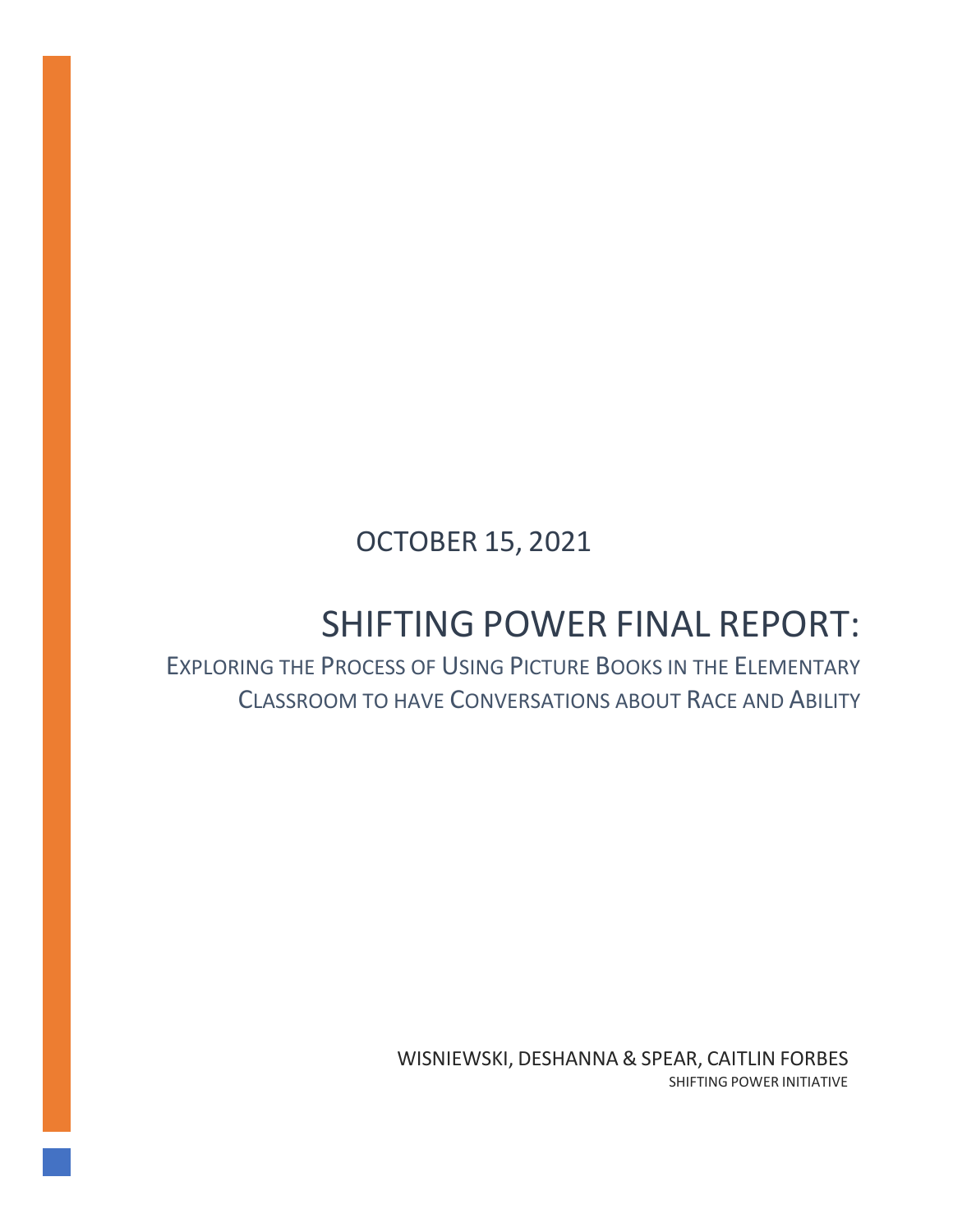#### **Introduction**

Through this project, we aimed to explore the ways in which young children respond to picture books and conversations about race and disability, and how these picture books and conversations supported children's identity development. This project builds on the work of Rudine Sims Bishop, who, in her seminal essay, recognized the critical role that picture books play in supporting young children's identity development, and called for more picture books that allowed young children to see themselves (*mirrors*), and learn about the wider world around them (*windows*) through books that offer stories about the full range of human experiences (Bishop, 1990).

The current project was undertaken as part of the Shifting Power in Educational Research and Development (Shifting Power) initiative, an innovative equity-focused research process that positions Black and Latinx educators as research leaders. Through the Shifting Power initiative, we collaborated to explore our shared interest in using picture books to think more deeply about the ways race and disability are represented in picture books, and how teachers' use of these books for intentional conversations can shape and shift children's understanding. We came to this work via classroom practice (Wisniewski, educator researcher) and research (Spear, research partner) backgrounds, and found so much ground for collaboration. Below, we situate the knowledge driving our work in our understandings from the field and the broader research literature.

*Understandings from teaching/learning space:* During my years as a camp counselor and undergraduate student, I developed a love and curiosity for individuals with dis/abilities. I feel like dis/abilities are ignored, and children feel unheard when they ask questions. I want all children to feel safe to ask about all forms of identity. Working in a majority white district, I see that most children are unaware of other cultures. Teachers and parents don't talk about race with young kids, which leads to racism and bias. So this led to passion for sharing picture books that feature race with all young kids - as windows and mirrors. Recognizing that this doesn't happen in all homes and classrooms, makes this work more critical. By setting stage with kids and giving them language and experiences, start to give them access to content, and a trusted adult with whom they can have these conversations.

*Understandings from the literature:* Instructional approaches that use picture books in multifaceted ways (e.g., as mirrors, windows, and prisms) may serve as critical supports of children's positive identity development (positive racial identity, PRI; positive disability identity; PDI). In a review of the extant literature, we examined four approaches that support the development of PRI: (a) anti-racist education (ARE; Escayg et al., 2017; Husband, 2012), (b) anti-bias education (ABE; Derman-Sparks et al., 2020), (c) positive racial identity development in early education (PRIDE; University of Pittsburgh School of Education Race and Early Childhood Collaborative, 2016), and (d) critical consciousness (CC; El-Amin et al., 2017). There are important distinctions across these approaches (e.g., CC/ARE explicitly focus on identifying structural oppression, ARE emphasizes the importance of naming and interrogating racism and White Supremacy, ABE/PRIDE focus on foundational PRI supports), and it is likely that young children will require a range of supports across time and contexts. Although PDI supports have not been explored in the same depth in early childhood contexts, there are comparable components of disability identity development (e.g., Forber-Pratt et al., 2017) and indications that similar approaches are needed to support children's PDI across time and context.

When examined collectively, with a particular focus on early childhood, these approaches indicate five types of critical supports for children: (a) Representation, (b) Identity, (c) Diversity, (d) Critical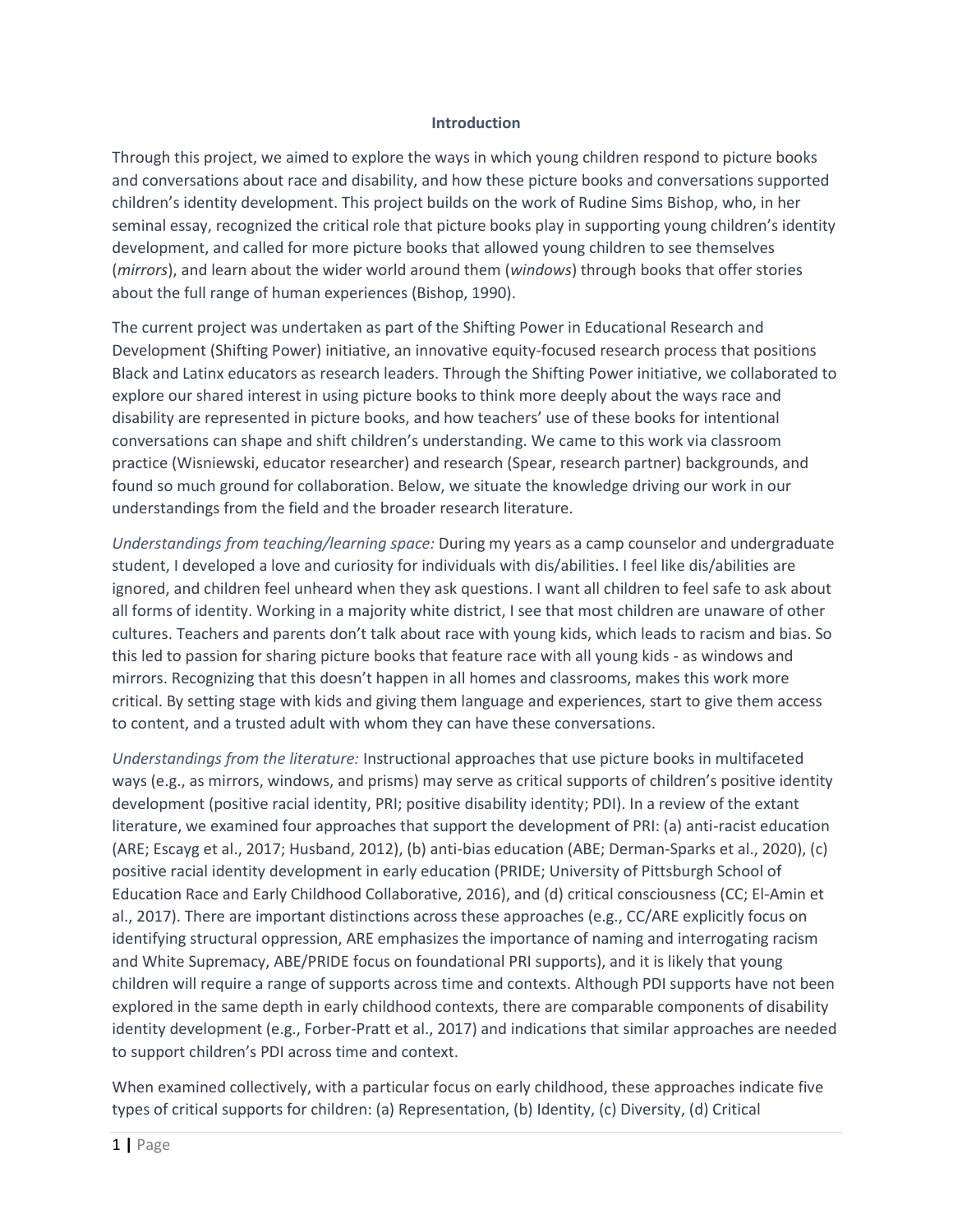Consciousness, and (e) Empowerment. When used collectively, in a multifaceted way, these align strongly with mirror, window, and prism approaches to supporting PRI & PDI.

*Project Aims:* The purpose of this Shifting Power project was to use picture books to provide young children with positive identity supports, and to examine the ways in which young children respond to picture books and conversations about race and disability. Specifically, our goal was to learn more about both the process of using picture books to have conversations about race and ability. Toward these purposes, we sought to address the following research questions:

- 1. What types of identity supports are represented in our sample of picture books?
- 2. What types of questions and conversations help children navigate questions around race and ability? What types of conversations and activities help children engage with these ideas beyond an initial book read?
- 3. How do children respond to different types of books and identity supports? How do these books impact children's learning and understanding?

#### **Method**

*Book Selection:* We curated a sample of 28 picture books from various sources (e.g. *Tutu Teacher, Here We Read*, *Teaching Like a Rockstar* Instagram accounts, *Scholastic Book Club*,) that centered characters of color with and without disabilities, that had potential to offer racial and disability identity supports via their plots, or the types of conversations they might elicit with young children. As such, given this careful curation, our sample was more representative in terms of race and disability than what is typically represented in picture books. For instance, recent picture content analyses indicate that only 29% of recently published picture books feature main characters of color; only 3.4% feature main characters with disabilities (Cooperative Children's Book Center, 2019).

*The Culturally Responsive Picture Book Tool:* Although our sample focused on characters of color with and without disabilities, we were particularly interested in examining differences in the quality, and components of identity supports, contained within these books. Toward this purpose, we adapted a tool (Briggs & Spear, 2020) to examine the ways in which racial and disability representation and identity supports were portrayed within these books.

The original tool was adapted from a broader coding scheme used to examine the cultural responsiveness of curricular programs (Bryan-Gooden et al., 2019). Researchers at the Office of Child Development adapted this tool to focus specifically on picture books. Although the original tools did consider multiple aspects of identity (e.g., race, gender, ethnicity, disability, socioeconomic status), they were not considered equally (e.g., only one item on disability) or intersectionally. Toward this purpose, we adapted the tool (Culturally Responsive Picture Book Tool; CRPBT; see Appendix A) to ensure that racial and disability identities were examined equally, and we reframed many questions to account for more complex and nuanced understandings of racial and disability identity. As part of this process, we used the CRPBT to examine books that focused only on disability (e.g., *We're All Wonders*) to ensure that the tool was aligned to capture nuanced differences in disability narratives as well, though we did not include these books in our final example given our focus on picture books that featured stories of characters of color with and without disabilities.

We also added a section for intersectional perspectives. Although we were particularly interested in the ways in which our picture books represented intersectional experiences of race and disability (e.g.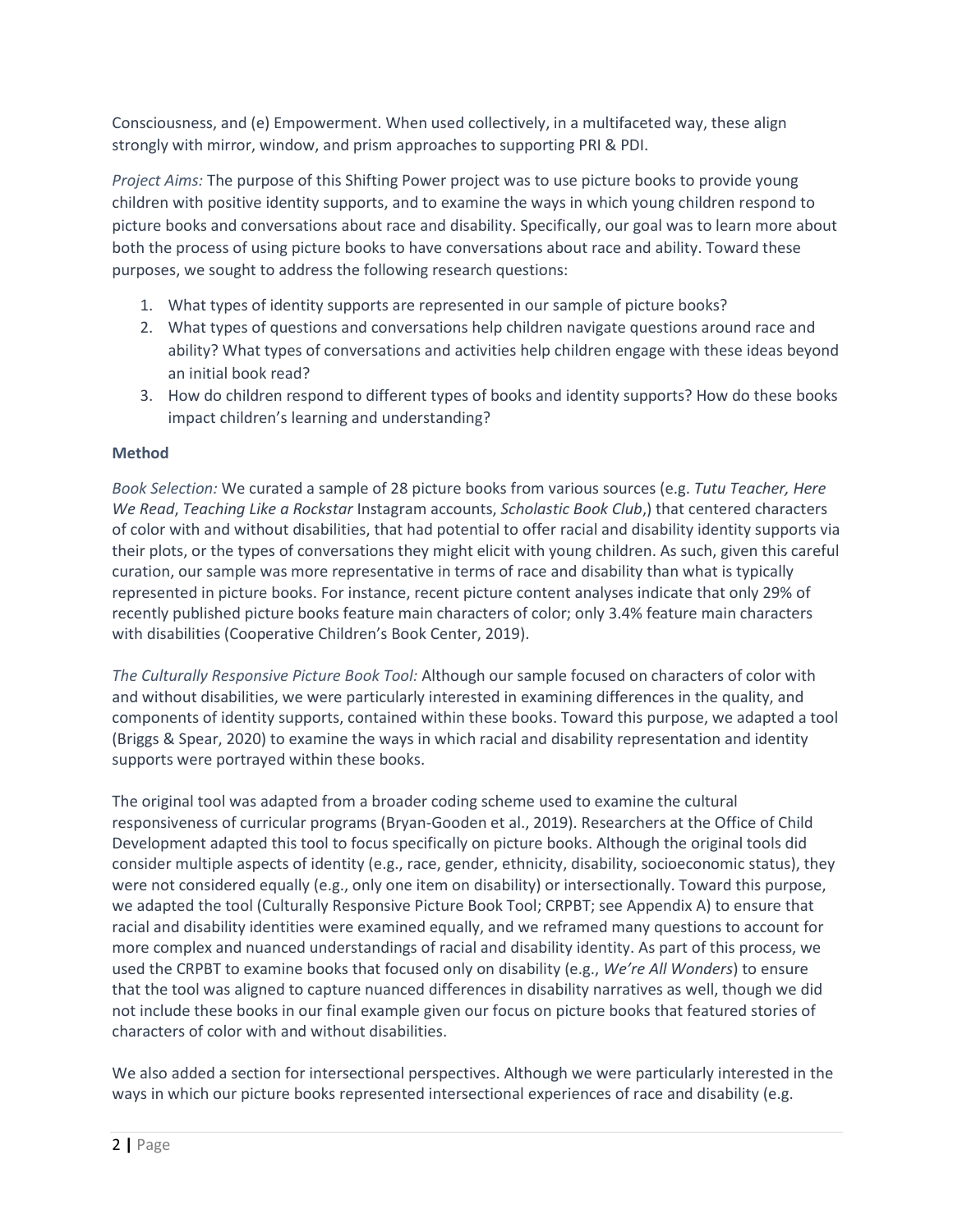Crenshaw, 1989; Annamma, Connor, & Ferri, 2013) we found that the tool itself worked better at the individual identity level (e.g., coding disability and racial identity representation across multiple items). This did allow us to look at differences in the ways in which race and disability were represented across the books (e.g., whether books that included both race and disability treated one identity in more explicit ways than others), however we used qualitative reflections to note any specific insights into the ways in which the books integrated more intersectional perspectives into the unique experiences of characters of color with disabilities.

The final CRPBT contained four scales: (a) Diversity scale, (b) Representation scale, (c) Social Justice Orientation scale, and (d) Intersectionality scale. While these scales don't perfectly reflect with our broader view of PRI/PDI supports, the Diversity and Representation scales align with the first three PRI/PDI supports (diversity, representation, identity), and the Social Justice Orientation scale aligns with the latter two PRI/PDI supports (critical consciousness, empowerment). As such, we felt this tool was a useful metric for examining the types of identity supports in our sample of books. Each CRPBT scale is described in turn.

The *Diversity Scale* was designed to analyze the types of identities (e.g., race, ethnicity, gender, disability) represented via the main characters in a given book. This scale gives a broad overview of the ways in which characters from different social identities are reflected in a given story, and was used to focus additional coding, as picture books often contain a "cast of characters" and this scale helped coders determine where to focus coding. This scale was also used to drive item selection on the *Representation Scale* (e.g., if a book had characters of color with disabilities, then the researchers would code both race and disability representation items; if the book had characters of color without disabilities, the researchers would code only race representation items). Although this scale indicated more nuanced information about the racial, ethnic, gender, and disability identities of a given book, for the purposes of our project, this scale was used to generate an overall BIPOC and Disability indicator for a given book.

The *Representation Scale* was designed to analyze the ways in which aspects of characters social identities were represented in the story, and the ways in which these stories accurate and nuanced representation of characters from given identity groups, in ways that reflect full humanity and complexity of multifaceted characters, not stereotypes. This scale is made up of 11 items, though three of the items were designed to be identity-specific (e.g. coded for race, disability, gender), and as such for books with characters of color with disabilities, these items were coded twice for both racial identity and disability identity representation. It is important to note that with our adaptation, additional aspects of identity (e.g., gender, ethnicity) could also be examined, but for the purposes of our project our analyses included only racial and disability identity codes.

The *Social Justice Orientation Scale* was designed to analyze the ways in which picture books explore and support the development of critical consciousness about systems of oppression, and actions that can be taken to disrupt these systems. It contains items related to multiple perspectives, centering marginalized voices, relationships among people and power dynamics, and items related to the ways in which books support children in making personal connections and exploring actions within their spheres of influence. This scale is made up of 8 items. The majority of the items on the original NYU Scorecard scale aimed to look at issues of power and oppressional broadly (e.g., focused on "marginalized populations" or broad cross-identity categories), there were a few items that specifically focused on the experiences of one group (e.g., communities of color). As we adapted the tool, we considered adapting all items to have a race- and disability-specific components, however our initial coding process yielded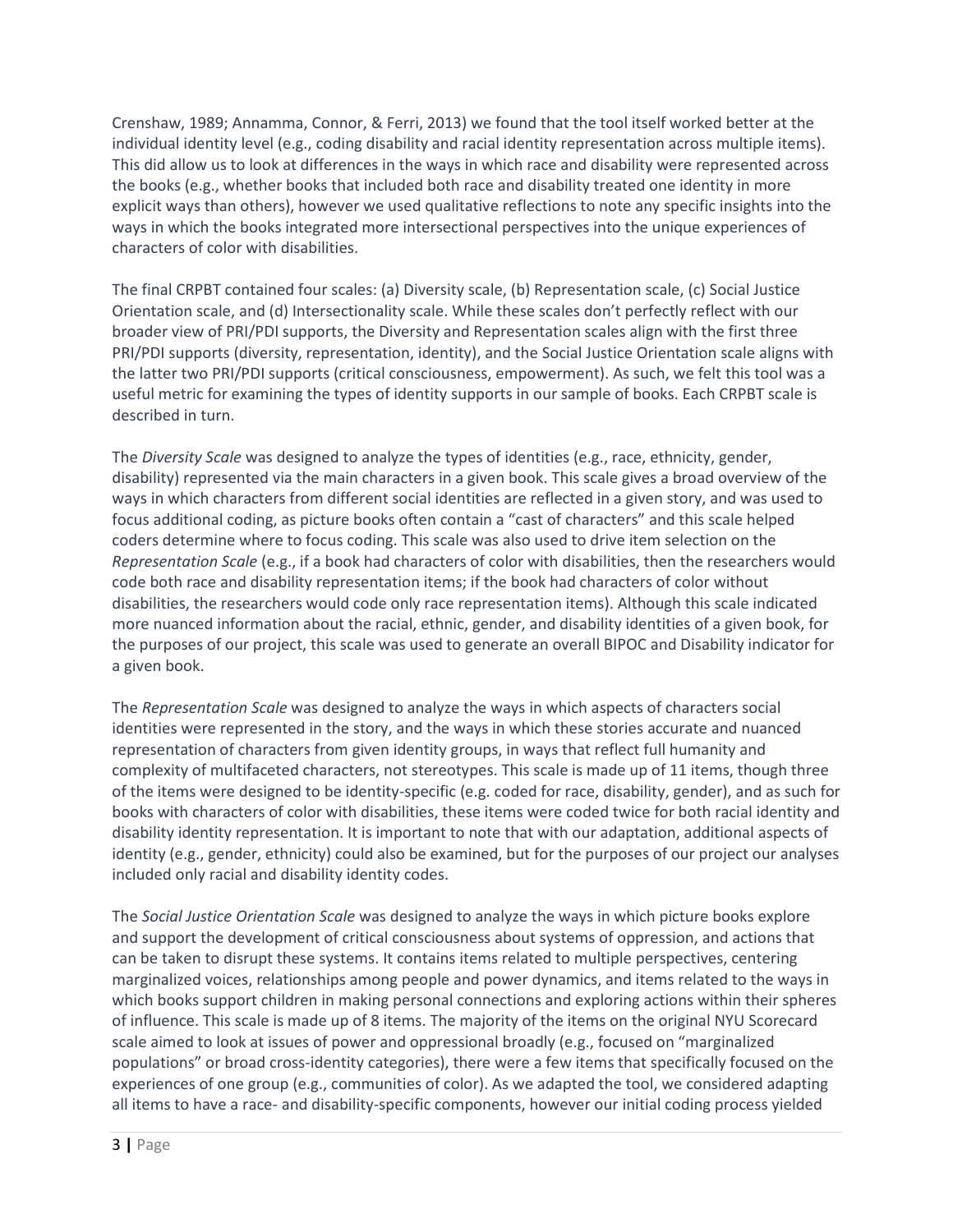highly similar results. As such we chose to adapt this scale so that all items were at the broader level, so the scores reflected an overall social justice orientation, with the idea that the results of the Representation Scale, and differences found therein in terms of race and disability, could inform our interpretation and understanding of the Social Justice Scale.

As noted above, the *Intersectionality Scale* was created as a space for reflective field notes. As such, qualitative data from this scale was used to inform thematic analyses and interpretations. We would like to continue to develop this scale in future work.

*Scoring Overview:* Items on the Representation and Social Justice Orientation Scales were coded on a likert-like 5-point scale. For each item, a book was coded as *excellent* (+2), *good* (+1)*, average* (0)*, unclear* (-1)*,* or *does not have* (-2). As such, each scale had a scale that encompassed a full range of entirely negative to entirely positive scores. This was based on the original NYU Scorecard scoring approach, however because this original tool was designed to address a wide range of materials, this scoring approach led to limited variability and nuance when used with our more positively skewed, highly curated sample.

As such, we adjusted the scoring approach such that high, moderate, and low categories were created from an adjusted minimum of zero (the midpoint on all scales). For each scale, the book received a total score, which was then divided into an adjusted low (<33%), moderate (33% to <66%), and high (>66%) range scores, based on a minimum of zero. The low category was expanded so that any scores below zero (*n* = 2 items scored at -1 for one book) were included. Although the lower category was therefore much more than the lowest third of the scale, this approach allowed us to capture the variability in our positively skewed sample.

This approach allowed us to examine at individual differences in Representation and Social Justice Orientation, as well as a combined overall scale. The approach allowed us to also compare scores for multiple and single identity books. Table 1 below provides an overview of the scoring categories.

|                |     | ີ<br>$\tilde{\phantom{a}}$ |            |          |
|----------------|-----|----------------------------|------------|----------|
|                |     | <b>High</b>                | <b>Mod</b> | Low      |
| <b>REP</b>     | 1/D | $16 - 22$                  | $8 - 15$   |          |
|                | 2ID | $20 - 28$                  | $10-19$    | $\leq 9$ |
| <b>SJO</b>     |     | $12 - 16$                  | $6 - 11$   | כ >      |
|                | 1/D | 38-26                      | $25 - 13$  | < 12     |
| <b>Overall</b> | 2ID | 44-30                      | $29 - 15$  | < 14     |

**Table 1**. Overview of Scoring Categories

*Coding Process:* Our initial sample included 28 books, however we dropped some books due to issues like a lack of racial or disability representation, developmental concerns (*n* = 5), for a total coded sample of 23 books. We selected 3 books to team code, as we worked to fine tune the measure and establish reliability. The majority of the books were then coded independently by the teacher researcher, with 20% of books (*n* = 4) double coded by research partner as reliability checks; two additional books were independently coded by the research partner. Given that this is a new tool, we used consensus coding rather than reliability tests to ensure that our coding aligned, and reviewed any disagreements on reliability checks to come to an agreed-upon consensus code.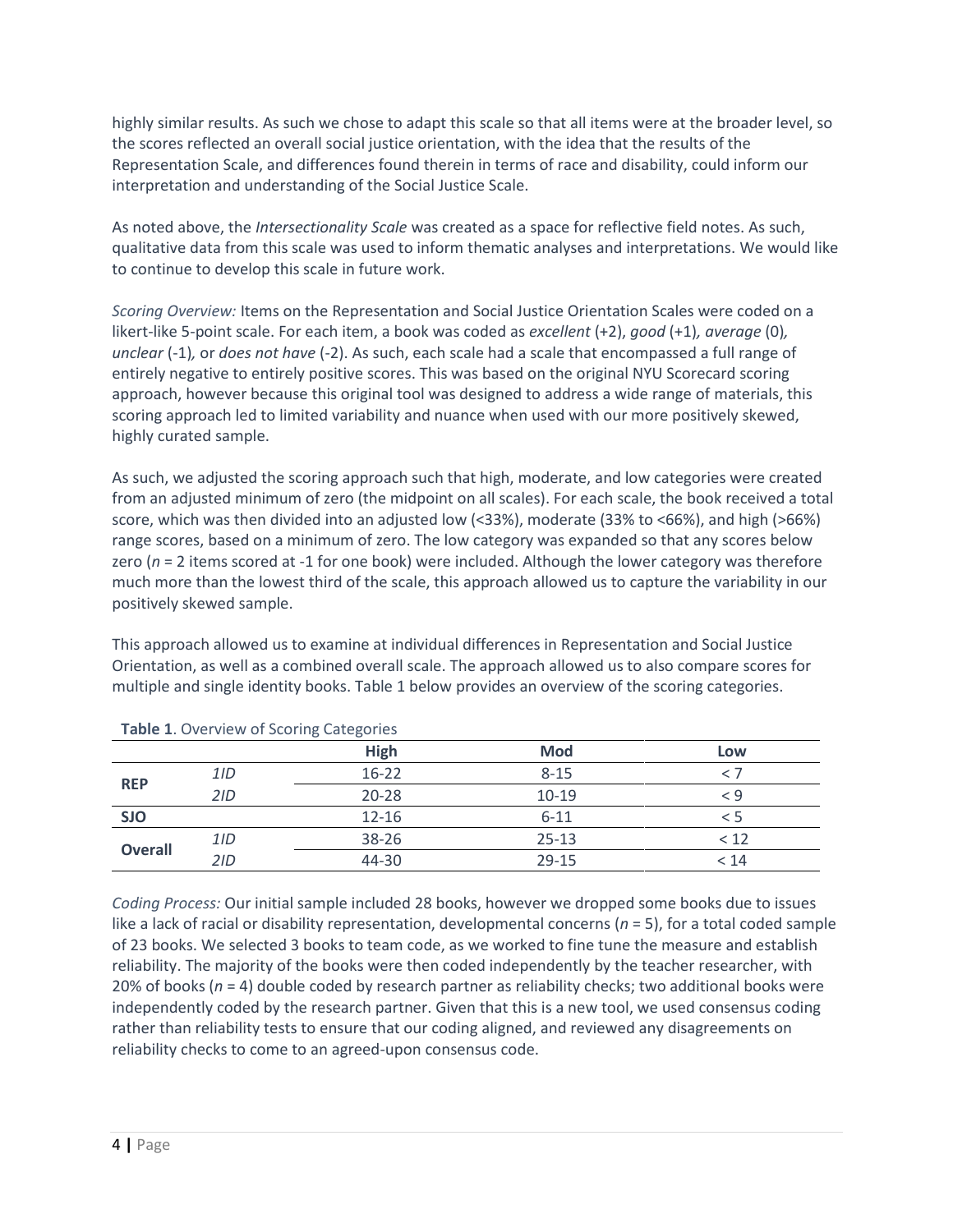*Pilot Approach*: Our second and third research questions were focused specifically on using our picture books in the classroom, and on examining the ways children responded to the various books. As part of this process, the first author (Wisniewski, educator researcher) reviewed all 28 books, and then selected a subsample of books to use with her class (*n* = 19). She then prepared lesson plans and materials (see Appendix B for examples), and read these books to her 2020-2021 class of second graders. The educator researcher reflected on her classroom demographics and the district as a whole. The district's student body contains significantly more white students than any other population. When picking class read alouds, the educator researcher knew she had to be intentional so these white students saw the world outside their district (e.g., *windows*). In this specific classroom, there were four children of color; two of these children were of mixed race. The remaining eight students were white. The educator researcher wanted to pick books that connected the children of color with their identity, while also offering white children *windows* onto different experiences and identities than their own. For instance, the book *Hair Love* was chosen when a specific student hated her curls. Other books were chosen to support students in understanding and connecting with a student with severe autism, with the goal of educating peers and supporting this student's empowerment. With each book, the classroom went through a routine that entailed reading the text and making connections, either with the educator researcher making personal connections, or connections to the students, or the world. We talked about connections they made or questions they had. The educator researcher constantly considered the "whole child" when picking a text. The conversations encouraged the students to confidently discuss race and disability.

In an ideal world, we would have been able to observe or record these conversations to review together, and look deeply at conversations, scaffolds, and engagement. Given pandemic conditions, and the fact that this was a pilot, we evaluated the process of using the picture books with children, and their impacts on student learning, through the use of systematic impact ratings for each book, and then through follow-up reflective interviews.

With the systematic impact ratings, we went through and gave each book a score on a scale of 1 (low) to 3 (high) to reflect the impact reading the book had on children's learning about race and disability; this score also reflected the quality of conversation that came from reading the book. These scores also serve as a validity check for the CRPBT, and offer interesting insights into differences between the content of a book, and how it is used – by a skilled adult – to foster learning with children.

We then did a deeper dive reflective interview to learn more about the process and impact of a portion of the books. Given time constraints, we chose to focus on six of the books that received the highest impact score. In these interviews, we discussed the lesson approach and framing, children's responses to the books, and examples of learning and ongoing impact these books had on children's thinking across the school year.

#### **Findings**

#### **Book Coding**

*Overall Ratings:* Across our curated sample of 23 picture books, 16 (70%) had main characters of color, compared to 7 (30%) that featured characters of color with disabilities, or in some limited cases characters of color and white characters with disabilities. (Given the limited availability of picture books that feature characters of color with disabilities, we chose to include these despite the fact that they did not align with our research questions.) Table 2 below provides an overview of the Representation, Social Justice Orientation, and Total scores across this sample.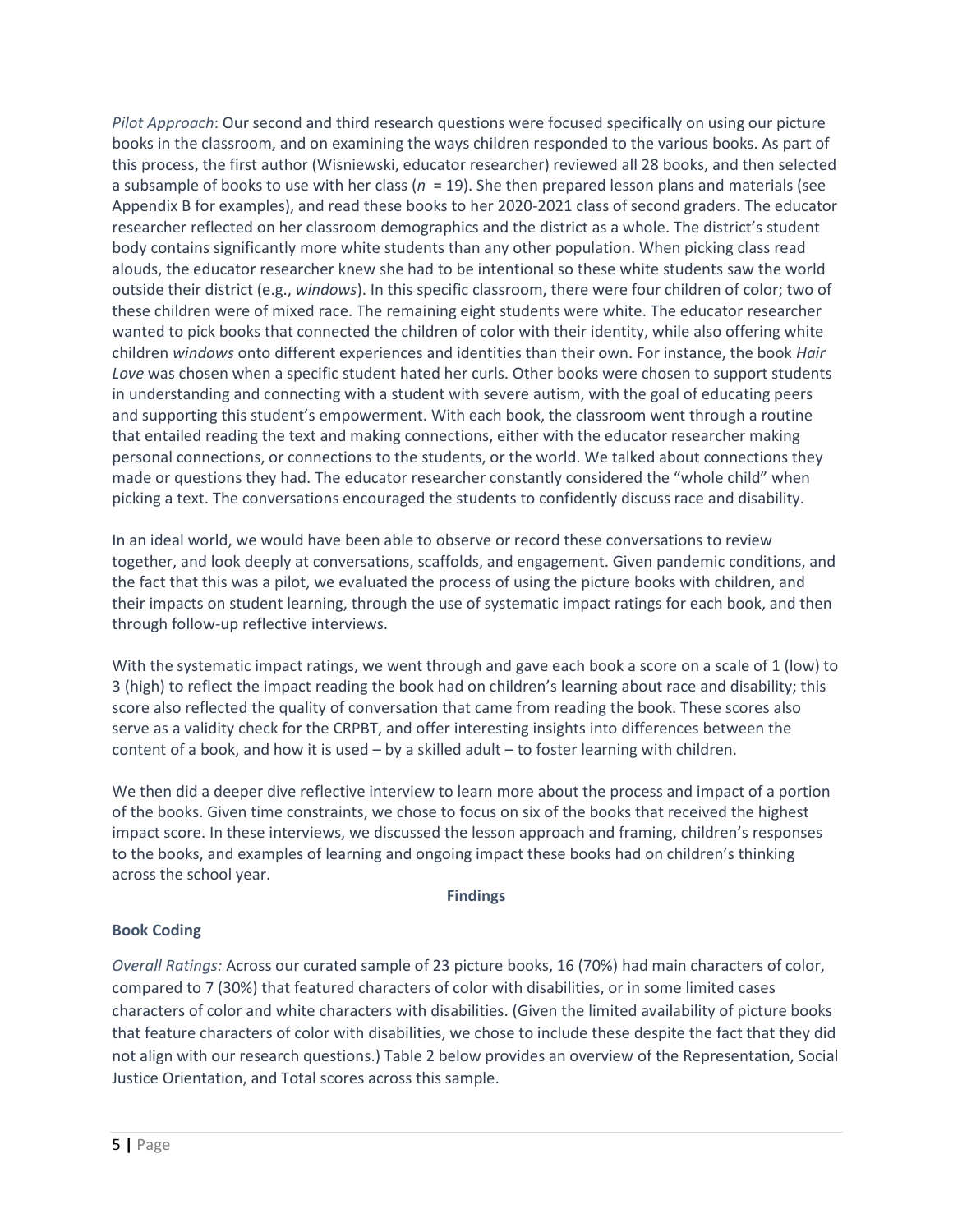|          | Representation | Social Justice Orientation | <b>Total Score</b> |  |  |  |  |
|----------|----------------|----------------------------|--------------------|--|--|--|--|
| High     | 10 (44%)       | 12 (52%)                   | 11 (48%)           |  |  |  |  |
| Moderate | 7 (30%)        | 9(39%)                     | 10 (43%)           |  |  |  |  |
| Low      | 6(26%)         | 2(9%)                      | 2(9%)              |  |  |  |  |

**Table 2.** Summary of Overall Results

*Note.* Percentages are rounded to equal 100%.

It is important to reiterate that our sample was carefully curated to include picture books with the potential to provide young children with positive identity supports. Our adjusted scoring process allowed us to take a more nuanced look at this sample, and the variability within it, and therefore highlights differences in the types of representation and social justice supports included in a given book, even within our curated sample. With our adjusted scoring process, only about half of the books scores high overall, with similar findings in terms of overall Representation and Social Justice Orientation.

*Overall Ratings by Race and Race + Disability:* We were also interested in differences between books that provided only racial identity supports, compared to those that provided both racial and disability identity supports. Table 3 below provides an overview of this comparison.

|          |                                                       | Race      |                | Race + Disability |             |         |  |  |
|----------|-------------------------------------------------------|-----------|----------------|-------------------|-------------|---------|--|--|
|          | Total Score<br>Representation<br><b>SJOrientation</b> |           | Representation | SJOrientation     | Total Score |         |  |  |
| High     | 7 (44%)                                               | $8(50\%)$ | 7 (44%)        | 3(43%)            | 4 (57%)     | 4 (57%) |  |  |
| Moderate | 4(25%)                                                | 6(38%)    | 7 (44%)        | 3(43%)            | 3(43%)      | 3(43%)  |  |  |
| Low      | 5(31%)                                                | 2(12%)    | 2(12%)         | 1(14%)            |             |         |  |  |

#### **Table 3.** Comparison of Scores by Main Character Identity Type

*Note.* SJOrientation = Social Justice Orientation. Percentages are rounded to equal 100%. *16 BIPOC books were coded, and 7 BIPOC + Disability books were coded.* 

Here, we saw interesting patterns when looking across both subsamples, though it is important to note that the race + disability sample had less than half the number of books than the race only sample. In terms of Representation, just less than half of the books received high scores across both the race only and the race + disability samples. Far more books in the race only sample received low Representation scores. Books in the race + disability sample also scored notably higher on the Social Justice Orientation scale, and therefore also had higher Total scores.

Given the fact that picture books that feature main characters with disabilities are much less prevalent in mainstream publishing (and books that feature characters of color with disabilities are even less so), it is possible that books that fit this selection criteria were more aligned with questions of representation and social justice.

*Patterns across Individual Books:* When we looked at the individual books, there were interesting differences in terms of Representation and Social Justice Orientation patterns. Some books were consistently "of a type": seven books (four race, three race + disability) scored high across all scales, five books (three race, two race + disability) scored moderate across all scales, two books (both race only) scored low. The remaining books had varying patterns (e.g., low representation/high social justice; high representation/moderate social justice). Table 4 below provides details about the individual book-level scores.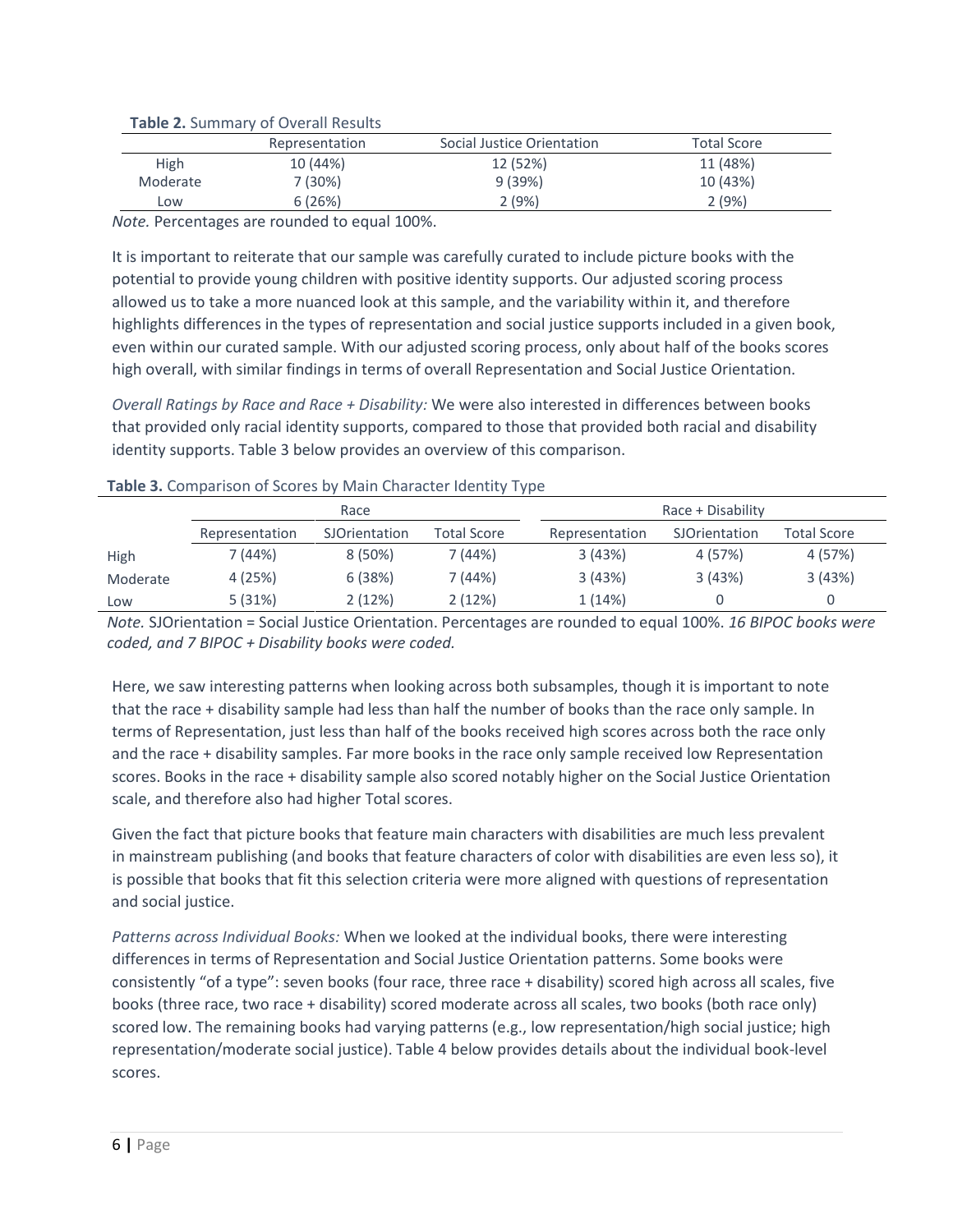|                                | <b>Main Character(s) Analysis</b> |              |                       |                      |                    |  |
|--------------------------------|-----------------------------------|--------------|-----------------------|----------------------|--------------------|--|
| <b>Title</b>                   | Race                              | Disability   | <b>REPRESENTATION</b> | <b>SJOrientation</b> | <b>Total Score</b> |  |
| Sofia Valdez, Future Prez      | X                                 |              | 19                    | 15                   | 34                 |  |
| Our Favorite Day of the Year   | X                                 |              | 18                    | 15                   | 33                 |  |
| Your Name is a Song            | X                                 |              | 17                    | 15                   | 32                 |  |
| I Am Whole                     | X                                 |              | 17                    | 12                   | 29                 |  |
| When the Shadbush Blooms       | X                                 |              | 17                    | 11                   | 28                 |  |
| Thank You Omu!                 | X                                 |              | 19                    | $\overline{9}$       | 28                 |  |
| <b>Halal Hot Dogs</b>          | X                                 |              | 17                    | 10                   | 27                 |  |
| The Colors of Us               | X                                 |              | 12                    | 11                   | 23                 |  |
| Hair Love                      | X                                 |              | 15                    | 8                    | 23                 |  |
| Eyes that Kiss in the Corner   | X                                 |              | 14                    | 8                    | 22                 |  |
| The Name Jar                   | X                                 |              | $\overline{7}$        | 14                   | 21                 |  |
| I Am Human                     | X                                 |              | 8                     | 12                   | 20                 |  |
| Be You                         | X                                 |              | 5                     | 12                   | 17                 |  |
| Violet                         | X                                 |              | 5                     | 12                   | 17                 |  |
| Immi's Gift                    | X                                 |              | $6 \,$                | 4                    | 10                 |  |
| Don't Hug Doug                 | X                                 |              | $\overline{0}$        | $^{\rm -1}$          | $-1$               |  |
|                                |                                   |              |                       |                      |                    |  |
| She Persisted                  | X                                 | X            | 23                    | 16                   | 39                 |  |
| She Persisted Around the World | X                                 | X            | 23                    | 16                   | 39                 |  |
| She Persisted in Sports        | X                                 | X            | 23                    | 16                   | 39                 |  |
| <b>Just Ask</b>                | X                                 | $\mathsf{X}$ | 14                    | 16                   | 30                 |  |
| Where's Rodney                 | X                                 | $\mathsf{X}$ | 14                    | 11                   | 25                 |  |
| Ada Twist, Scientist           | X                                 | X            | 14                    | $\overline{9}$       | 23                 |  |
| <b>Too Sticky</b>              | X                                 | X            | $\overline{4}$        | 12                   | 16                 |  |

#### **Table 4.** Book-Level Coding Summary

*Note.* SJOirentation = Social Justice Orientation Scale. Green cells indicate books received a "HIGH" score. Orange cells indicate books received a "MODERATE" score. Red cells indicate books received a "LOW" score.

These individual book level scores provide interesting insights into the types of PRI/PDI supports available in our sample of books. To reiterate, the Representation scale aligns with PRI/PDI supports that focus on representation, diversity, and identity. The Social Justice Orientation scale aligns with PRI/PDI supports that focus on empowerment and critical consciousness. It is interesting to note the variability in these types of supports, where there are some books that are high in across all of these supports (e.g., *Your Name is a Song,* the *She Persisted* books) – these books therefore have the potential to support children in understanding multiple, complex aspects of identity, critical consciousness, and empowerment.

If we think about PRI/PDI supports along a continuum, the supports that align with the Social Justice Orientation scale are more complex, and some books may move beyond broad questions of representation to focus on these larger issues around social consciousness (e.g., *Violet*) or empowerment (e.g., *Be You*). In this sense, our findings that some books scored in the low to moderate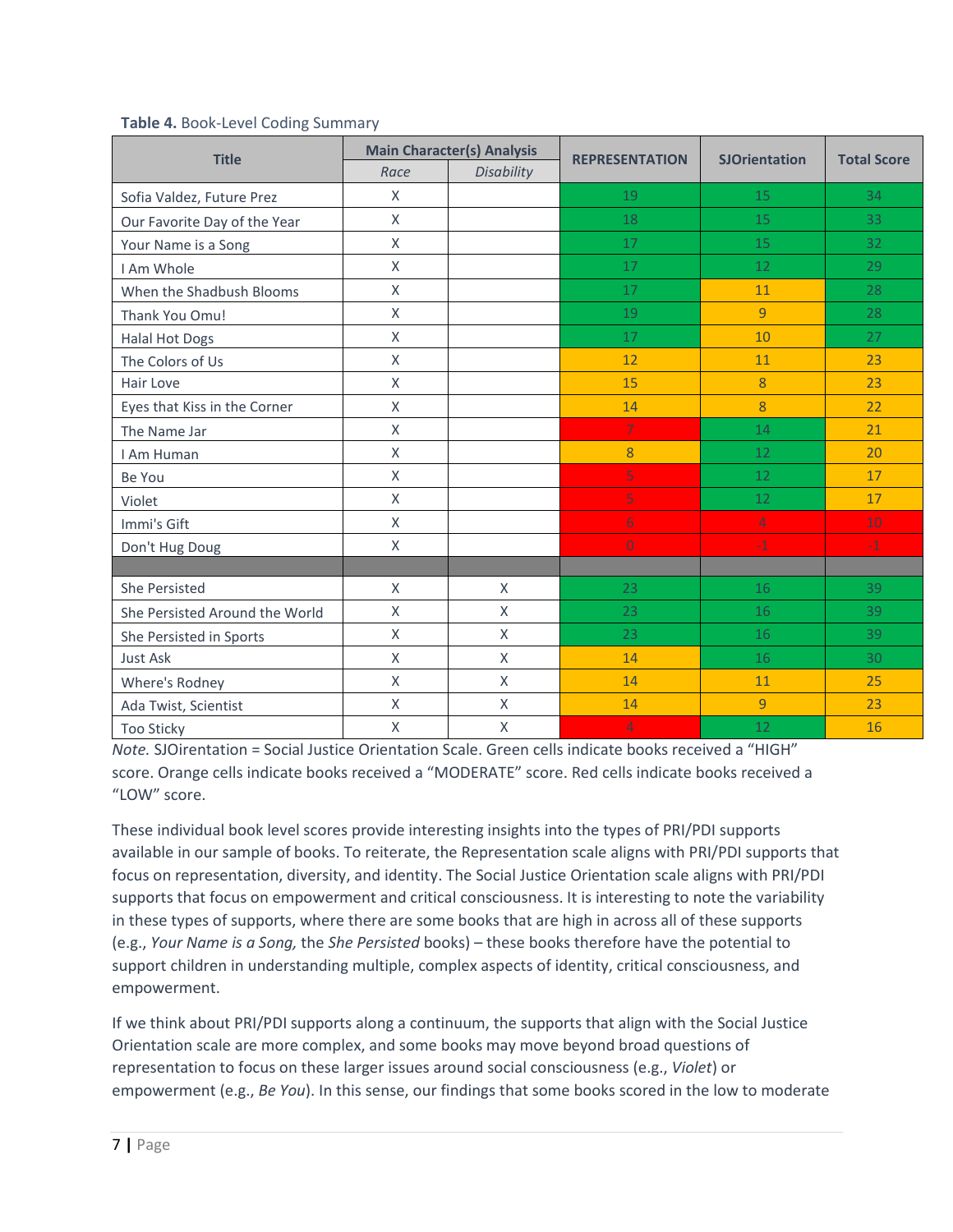range in terms of Representation but high on Social Justice make sense, though it is also important to reiterate that some books that are actually strong examples of complex representation (e.g., *The Name Jar, Hair Love, Eyes that Kiss in the Corner*) may have scored lower because they focused only on one character or family or culture, rather than including a wide range of "diverse" characters. This is an issue with the CRPBT that will need to be addressed in future iterations of the tool.

The Representation scale supports may be less complex (e.g., not requiring an understanding of structural oppression), but in terms of child development and children's understanding of race and disability, these representation supports are foundational, and critical to children's understanding of race and disability. It is interesting to look, therefore at books that scored high only on the Representation Scale (e.g., *Thank You Omu!, When the Shadbush Blooms*) and also consider how these may be critical tools for supporting young children's PRI/PDI, including their later development of critical consciousness and empowerment. It was interesting to us that there were not more books that fit this pattern (i.e., high Representation, low or moderate Social Justice Orientation), as we have found these types of books to be prevalent in early childhood and elementary contexts where we teach and research, but again some of this may have been an issue with the tool itself, or an artifact of our sample.

*Insights on Differences in Race and Disability Books:* We were particularly interested in this project in thinking about race and disability intersectionally, and the ways in which picture books might be tools to help children understand both race and disability, and the unique intersectional experiences of children of color with disabilities. We found very few books that addressed these questions, but we did see some interesting patterns that came out of our limited sample.

The books that scored highest here were the *She Persisted* books, which were very explicit (and somewhat formulaic) in terms of including women of color and women with disabilities and talking about barriers that these women experienced and how they overcame them. The book *Just Ask* was somewhat similar, though it did not score as highly on Representation, in part because of differences in how it treated race and disability. This book was similarly explicit in terms of examining the experiences of children with disabilities, and had strong Social Justice Orientation supports; however it scored slightly lower in terms of Representation because while it included children from a wide range of racial and ethnic backgrounds, it was clearly centering disability and not race, so there were some differences in scoring on the race and disability items.

Other books in our sample were more intersectional, but also less explicit, and therefore received lower scores. For instance, we considered the book *Ada Twist, Scientist* to speak to both racial and disability representation in nuanced and important ways, even though neither race nor disability are explicitly named in the plot. It is worth noting that many do not read Ada through a disability lens, however the behaviors and learning style of this character present a wonderful opportunity to explore disabilities in a young Black girl that are often disproportionately underrepresented (e.g., autism, speech and language disorders; Morgan et al., 2015). This type of book, that can interact with readers' perspectives and be used in multifaceted ways, raises interesting questions in how we want to think about our texts and use them with children. When we're thinking about intersectionality with young children, we do want to help them to understand both unique and intersecting aspects of identity and experience. It is therefore reasonable to assume we will need a range of books to support this, however we would expect books that speak to intersectionality to be more complex – our coding tool needs to be able to capture and reflect that complexity. Future iterations of the CRPBT need to account for this.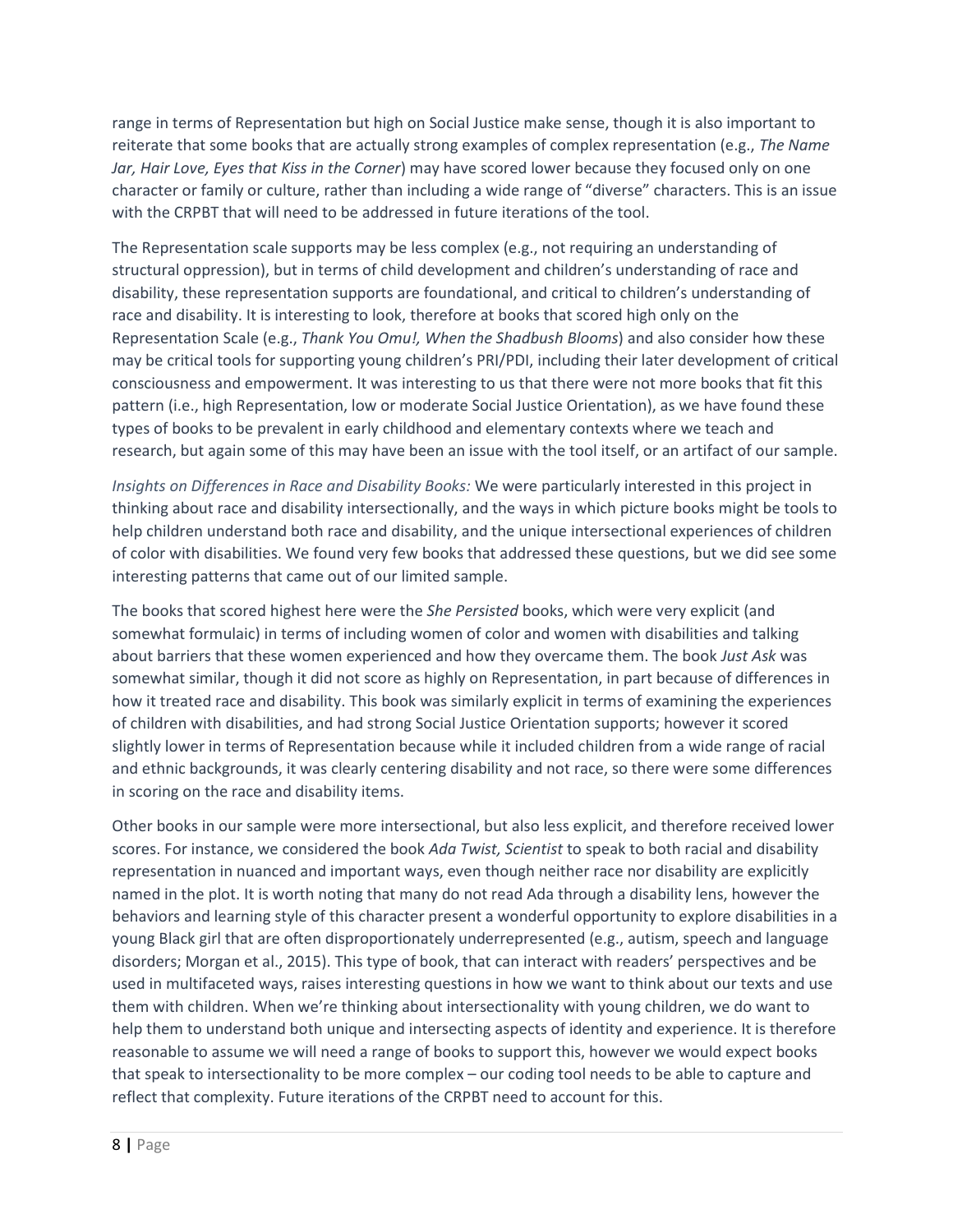*Book Coding Summary:* These findings are interesting and important, as the picture books that young children read can have huge implications on what they learn and how they make sense of the world. But picture books are also unique, when used with young children, as they go beyond the typical interactions of a text and its reader, but also include the adult who is reading, and therefore mediating, the textual experience for the child. In this sense, it's not just what books we choose to use with children that matter for their impact on positive identity supports, but also how we use them.

In this sense, with a skilled adult, a book with a lower Representation or Social Justice Orientation score can be used to have important conversation about racial or disability identity (e.g., *Ada Twist*, *Scientist*), just as a high quality book can be used for surface-level or problematic conversations with a less skilled adult. In the next section, we explore the results of our pilot work in using these books in the classroom and start to examine the impacts these books and the conversations they led to had on children's learning.

#### **Pilot Impact Analyses**

After preparing and reading 19 books with her 2020-2021 class of second graders, the educator researcher went through and rated the impact of each book and its subsequent conversations on children's learning. In this context, learning was broadly conceptualized, and included all aspects of PRI/PDI (i.e., learning about Representation aligned components and Social Justice Orientation aligned components). Table 5 below provides an overview of these impact ratings and highlights the differences in these ratings compared to CRPBT scores.

These impact rating results highlight interesting patterns and differences across the CRPBT ratings and pilot results. Some of these differences may be due to issues that need to be addressed in the CRPBT itself (e.g., underscoring on less explicit texts such as *Ada Twist, Scientist, Hair Love*). Other discrepancies may be a result of the important role books that support young children's understanding of racial and disability representation and identity can have on their overall understanding and learning about the world (e.g., higher impact ratings on representation-focused books such as *Thank You Omu!*  And *Halal Hot Dogs*). In this sense, these impact ratings offer an important validity check to consider as we continue to refine and use the CRPT in future research.

Beyond that, however, these discrepancies may simply be contextual, as books that aligned specifically with the experiences of students (e.g., *Hair Love*) or happenings in the world (e.g., *Eyes that Kiss in the Corner, The Name Jar* were used to counter current examples of Asian hate) were more impactful for student learning. More than likely, student learning is impacted by a combination of all these factors, and ultimately it was the educator researcher's skilled use of these books – knowing her students, knowing herself, and using that knowledge to inform her instruction – that led to differences in impact.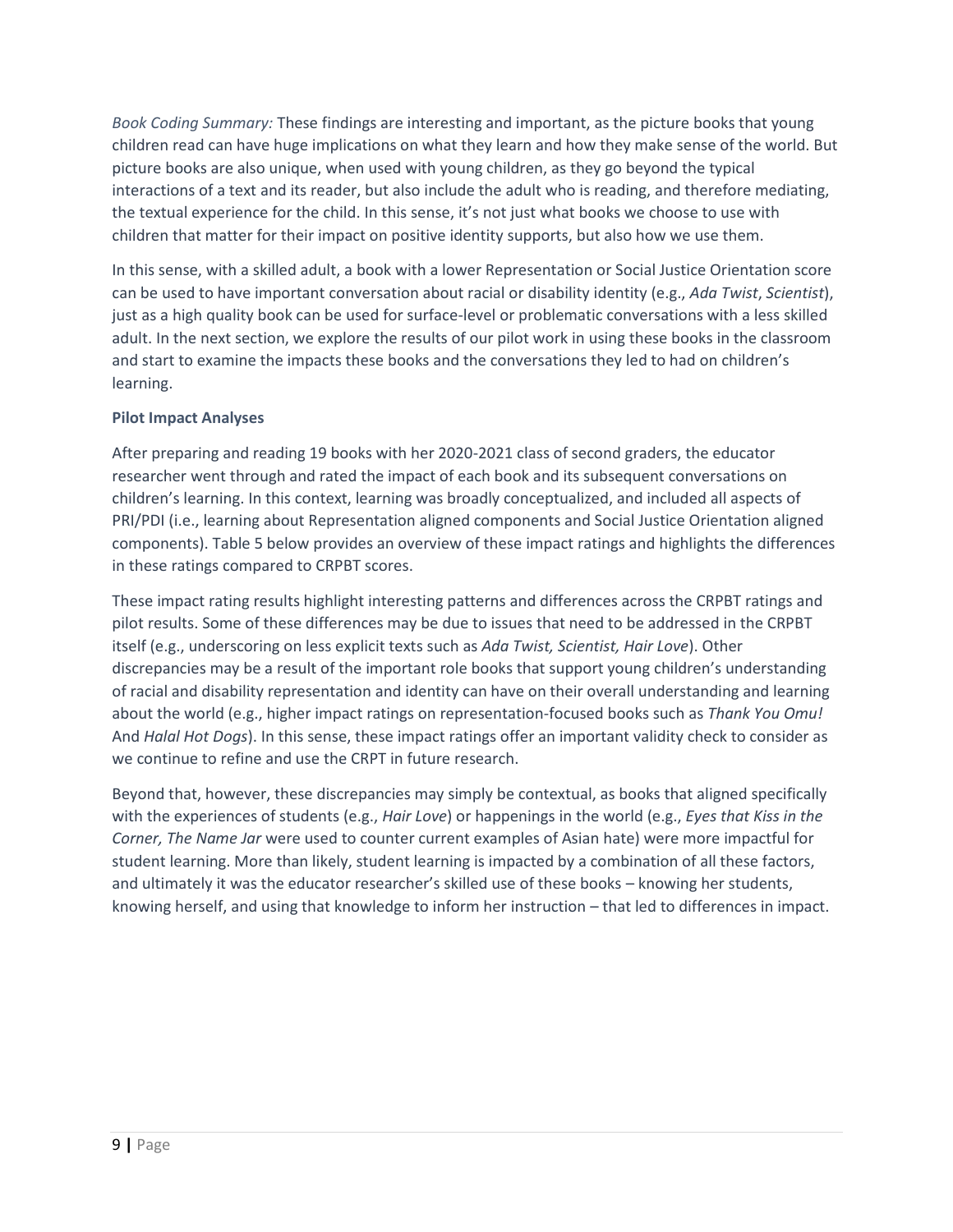| <b>Title</b>                   | <b>Main Character(s)</b><br><b>Analysis</b> |              | <b>Representation</b> | <b>SJOrientation</b> | <b>Total</b><br><b>Score</b> | Impact<br><b>Ratings</b> |
|--------------------------------|---------------------------------------------|--------------|-----------------------|----------------------|------------------------------|--------------------------|
|                                | Race                                        | Disability   |                       |                      |                              |                          |
| Sofia Valdez, Future Prez      | X                                           |              | 19                    | 15                   | 34                           | $\overline{2}$           |
| Our Favorite Day of the Year   | X                                           |              | 18                    | 15                   | 33                           | $\mathbf{1}$             |
| Your Name is a Song            | X                                           |              | 17                    | 15                   | 32                           | $\overline{3}$           |
| I Am Whole                     | X                                           |              | 17                    | 12                   | 29                           | 3                        |
| When Shadbush Blooms           | X                                           |              | 17                    | 11                   | 28                           | $\mathbf{1}$             |
| Thank You Omu!                 | X                                           |              | 19                    | 9                    | 28                           | $\overline{3}$           |
| <b>Halal Hot Dogs</b>          | X                                           |              | 17                    | 10                   | 27                           | 3                        |
| The Colors of Us               | X                                           |              | 12                    | 11                   | 23                           | $\overline{3}$           |
| Hair Love                      | X                                           |              | 15                    | 8                    | 23                           | 3                        |
| Eyes that Kiss in the Corner   | $\mathsf{X}$                                |              | 14                    | 8                    | 22                           | $\overline{3}$           |
| The Name Jar                   | $\mathsf{X}$                                |              | $\overline{7}$        | 14                   | 21                           | $\overline{3}$           |
| I Am Human                     | X                                           |              | 8                     | 12                   | 20                           | $\mathbf{1}$             |
| Be You                         | X                                           |              | 5                     | 12                   | 17                           | $\overline{2}$           |
| Violet                         | X                                           |              | 5                     | 12                   | 17                           | $\overline{3}$           |
| Immi's Gift                    | $\mathsf{X}$                                |              | 6                     | $\overline{4}$       | 10                           | $\mathbf{1}$             |
| Don't Hug Doug                 | X                                           |              | $\mathbf 0$           | $-1$                 | $-1$                         | $\overline{3}$           |
|                                |                                             |              |                       |                      |                              |                          |
| She Persisted                  | X                                           | X            | 23                    | 16                   | 39                           | $\overline{2}$           |
| She Persisted Around the World | X                                           | $\mathsf{X}$ | 23                    | 16                   | 39                           | $\overline{2}$           |
| She Persisted in Sports        | X                                           | X            | 23                    | 16                   | 39                           | $\overline{2}$           |
| Just Ask                       | X                                           | $\mathsf{X}$ | 14                    | 16                   | 30                           | $\overline{3}$           |
| Where's Rodney                 | X                                           | X            | 14                    | 11                   | 25                           | $\mathbf{1}$             |
| Ada Twist, Scientist           | X                                           | X            | 14                    | 9                    | 23                           | $\overline{3}$           |
| <b>Too Sticky</b>              | X                                           | X            | $\overline{4}$        | 12                   | 16                           | $\overline{2}$           |

#### **Table 5.** Overview of Impact Ratings.

*Note.* SJOirentation = Social Justice Orientation Scale. Green cells indicate books received a "HIGH" score. Orange cells indicate books received a "MODERATE" score. Red cells indicate books received a "LOW" score.

*Follow-Up Reflective Interview Findings:* In reflecting further upon the books that had the biggest impact on children's learning, several themes emerged. One important theme aligned with the points noted above, that it is the teachers' use of the book, in conversation, that makes a critical difference. For instance, in discussing the impact of the book *Your Name is a Song,* the educator researcher noted:

*Students got to learn more about me, and my vulnerability with my name - how it's difficult for people to pronounce and spell. Students had similar experiences and felt strong connections. We talked about empowering ourselves to correct people, even though it feels awkward, and how it's okay to ask people to resay their name for clarification.*

Similar points about personal connections to the text arose when reflecting on reading the book *Hair Love*. Not all teachers will have the same "mirror" experiences with a text as their students, but when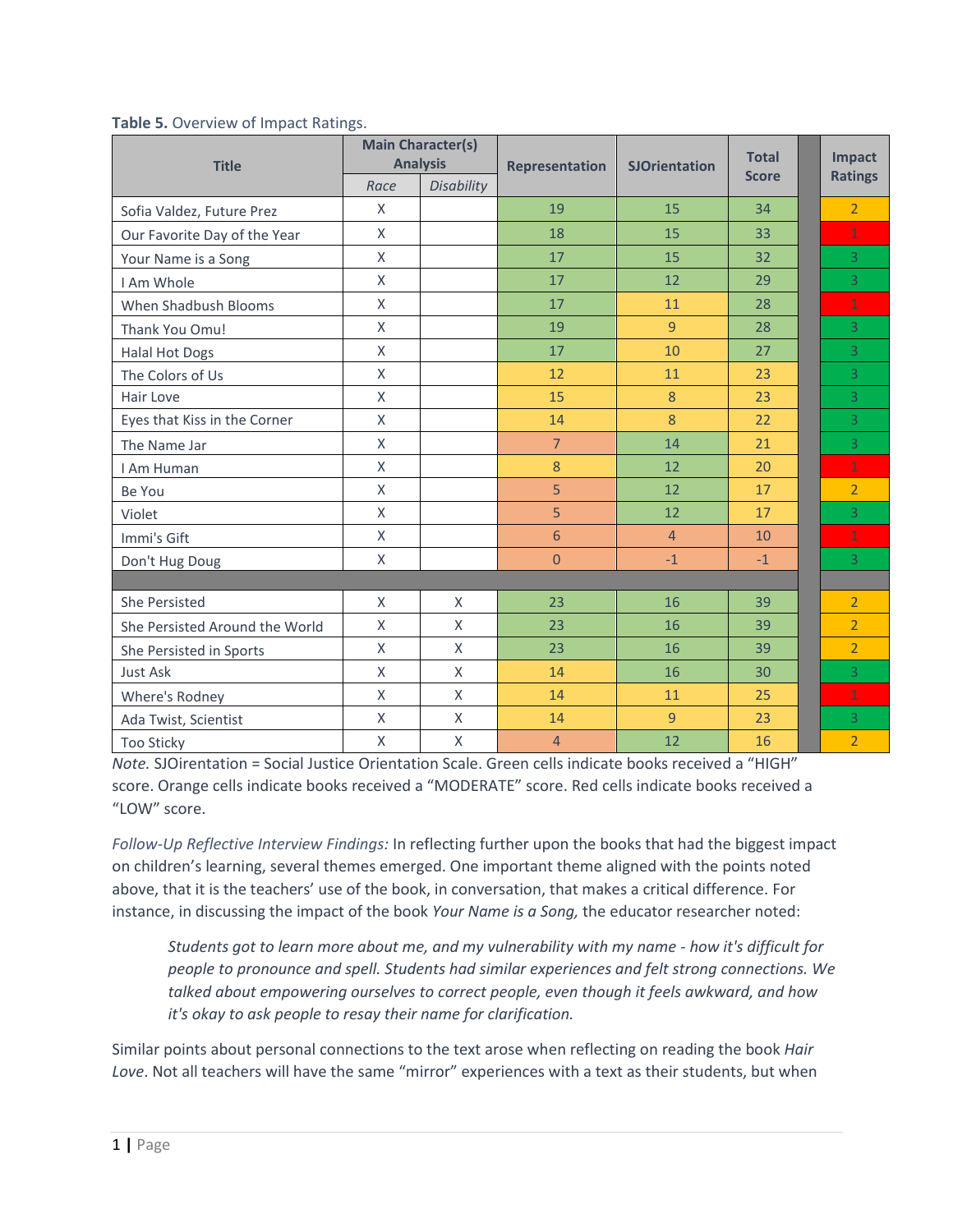they do, leaning in to their own vulnerabilities and lived experiences can help children understand and navigate the complex ideas that arise through these stories.

*After reading this, the next day I did my hair like the character's. We talked about feeling insecure about hair being curly and hard to comb…These conversations can be hard and discouraging – but we made space for that conversation. Kids asked questions about hair. Lots [of learning] with that book. For one biracial student – after reading this, she felt concern for her hair - started wearing bonnet at night. Her biological mom had bought it, but the adoptive mom and girl hadn't known what it was. [After reading the book, she said] Now I wear it to protect my hair. Her mom expressed gratitude, didn't know what it was for - now she's speaking up and mom understands why.*

These books provided children a range of identity supports. When reading the book *Just Ask,* children connected with a wide number of different disabilities that the characters in the book describe. This supported children's language and communication about themselves and each other, as they "felt comfortable talking about themselves and their differences after reading this."

When reading *Ada Twist, Scientist*, children made connections to the peers, and expanded their understanding of what it means to be "smart," and shifted their understanding, and relationships, with people in their own lives.

*What we liked about this was a discussion of how Ada was delayed in speech, and we talked about how for some people it's Autism, for some kids it's just developmental. We talked about [my son's] speech therapy, which the kids knew about. We talked a lot about the message that even though Ada couldn't speak, she's so intelligent. They connected this to my student with autism, and suddenly see him as highly intelligent (e.g., tech skills) - saw strengths and intelligence in people with autism.* [Reading this book really] *shifted how they treated this student – they treated him with respect and care the whole year.*

These reflections illustrate the powerful combination of mirror, window, and prism moments for children and adults across a classroom community, and show the importance not only of what is in the book, but how it is used by the teacher, to support children's learning and understanding about their positive racial and disability identities.

#### **Limitations**

Several limitations must be considered when interpreting the results of this project. First and foremost, we were not able to examine the impacts and outcomes of using these books with children in the classroom the way we had originally intended due to COVID 19 pandemic restrictions. Although we did adjust our approach to evaluate these questions in an adapted manor, future research should expand these approaches to include observations and evaluations of student work and learning.

Another limitation is related to limits in the ways we were able to examine PRI/PDI intersectionally. Intersectionality is not about layering various identities on top of each other. Although there are benefits to looking at each social identity explored in a book individually and seeing differences, this tool did not really allow us look at the true intersection of multiple identities. We addressed this through qualitative field notes, but our sample was small and rather limited, and we would like to explore with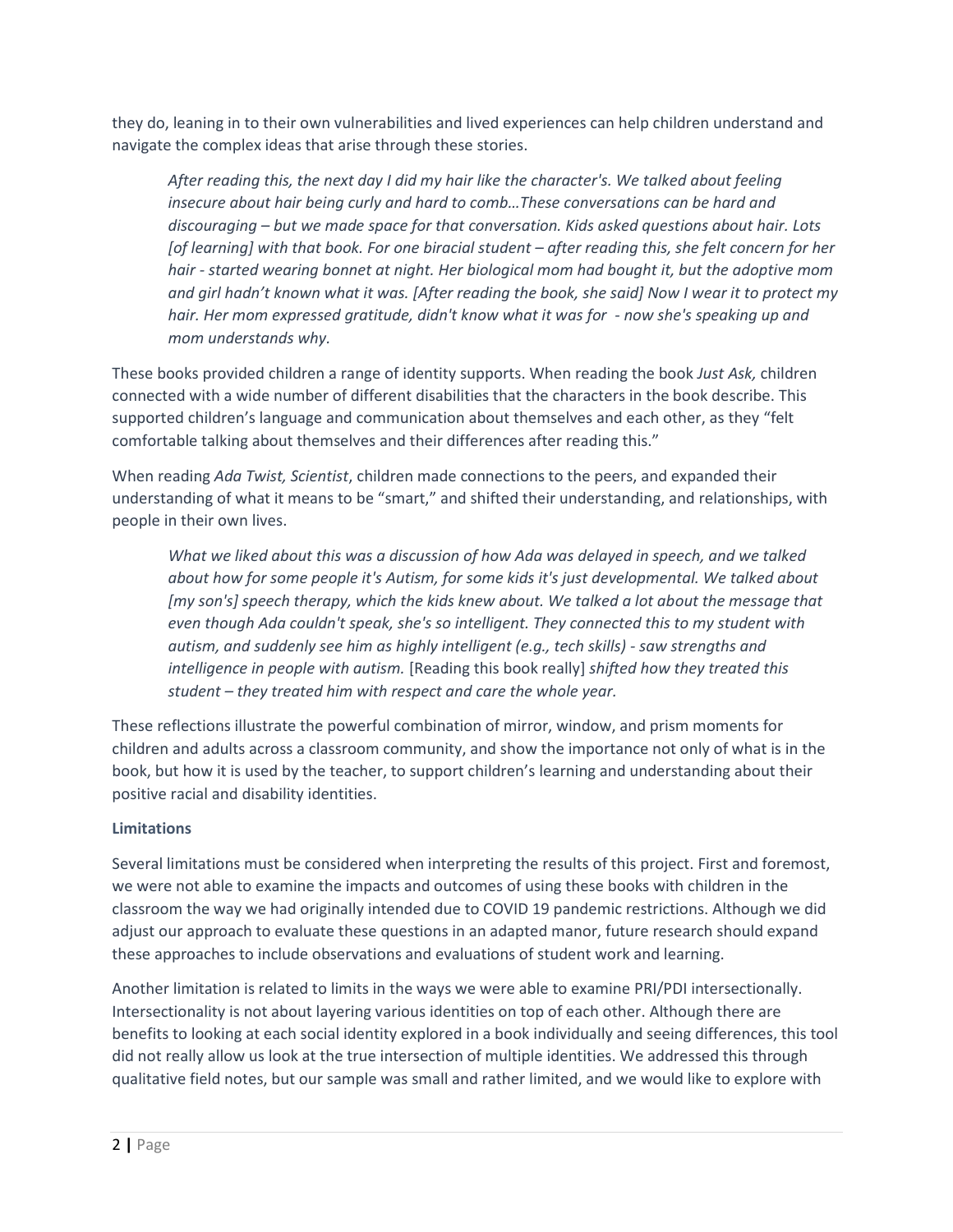more books and discussions with students to see themes that come up in more depth in order to consider whether the tool can be adapted for use in this way.

Several limitations have been noted throughout with CRPBT itself. One limitation is related to issues with the scoring approach that we used on the CRPBT. We used the same scoring categories as the original NYU Scorecard, and while this allowed us to compare some of our early scores to their coded categories, we did find some challenges with this scoring approach. For instance, some items such as questions related to family representation were not reflected in a book about a single character; the existing score card penalized all books for not having this, yet there is no reason to assume that this is a universal component of every picture book. We accounted for this in some cases by defaulting to the "average" score so as not to penalize a book, but in future iterations of the tool, we would like to explore a different scoring approach so that items aren't assumed to be universal (e.g., adding a *not applicable* anchor) or adjusting items to be more generalizable.

In addition, our scoring approach was adapted to align with our positively skewed sample, and allow us to examine nuances in quality related to representation and social justice in our carefully curated sample. As such, it may be valid to argue that all the books included were higher than some of the traditional texts and curricular programs the original NYU Scorecard was designed to evaluate, however we actually think our approach captured valid differences in these texts, and that some of the books that scored in the lower ranges were appropriately categorized. Future research with this tool is needed to examine the tool's validity with a larger sample and to determine appropriate scoring anchors. Books having characters of color or characters with disabilities should not automatically be scored as moderate or high if the measure is effective and accurate.

Finally, our finding that books that focused on disabilities scored higher across the board than books that focused on race only may be an issue with the CRPBT measure as well. Our adaptation of the tool made space so that picture books that act simply as "mirrors or windows" could still receive high scores in terms of representation. As such, books that featured stories about characters of color and characters with disabilities as multifaceted, complex humans that either reflect lived experiences back to children of similar identities (i.e., mirrors) or provide insights into those experiences to children who don't share those identities (i.e., windows) were still considered high in terms of representation, whether or not race or disability were explicitly explored as part of the plot. Therefore, books that featured characters of color or characters with disabilities via illustrations, or in terms of cultural or disability contexts were included. However, the Social Justice Orientation scale required more explicit content from the books, and some of the general items on the Representation scale were similarly explicit. It is possible that books that included characters with disabilities were more explicitly focused on representation and empowerment (e.g., authors made intentional choices to center characters of color with disabilities and to frame disability within a larger social context), whereas books about racially diverse characters featured a wider range of plot types (e.g., celebrating differences or highlighting stories and voices of diverse groups). We hoped to capture these types of plots with our adaptations to the measure, as we think these types of picture books are also hugely important for helping young children understand race and disability, and develop social justice skills, but it is possible that this is a measurement issue. This difference in scores could also be related to differences in the subsamples and the books themselves, but as we discuss below, there are some instances of lower than expected scores on some of the "celebrating differences" and "own voices" books that we think are very high quality, so this may be something we need to adapt with future iterations of the tool.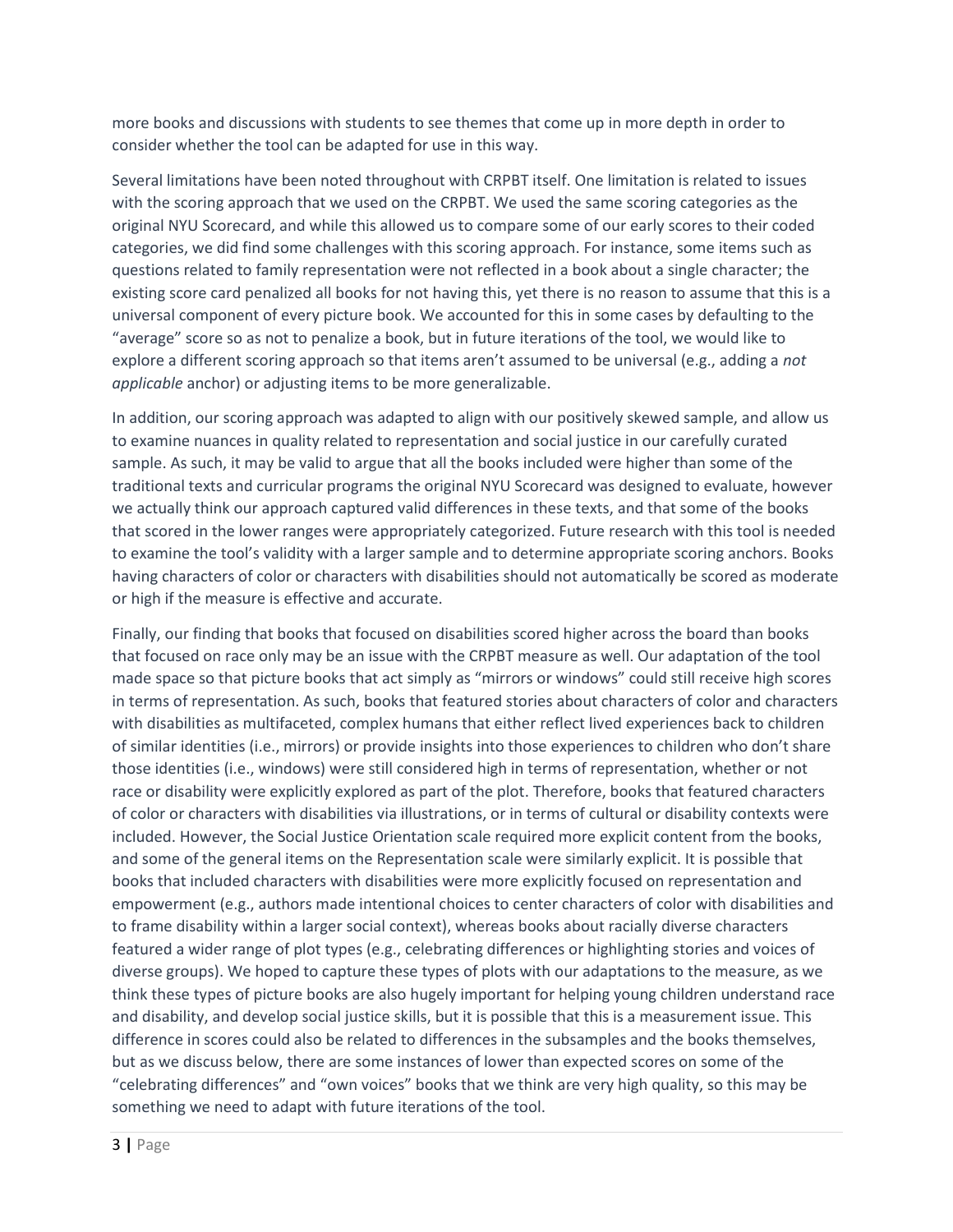#### **Conclusions and Next Steps**

Collectively, this project has shed so much light on the process of using picture books with young children to have conversations about race and disability, and has presented us with a wonderful collaboration opportunity. We have had so many rich conversations about these books, and coding and reflecting on their use in practice has deepened our understanding of the potentials of these books, and given us much to think about as we use these books in practice. And the opportunity to collaborate and reflect on these picture books' use in practice, and to explore the ways children respond to and think about these books, has been so important and informative.

Moving forward, we look forward to continuing to collaborate. We have learned much about the coding process, and will be adapting the CRPBT further for other projects, including the Office of Child Development Book Drive, and through work on the 3Rs Early School Age Cohort as part of The Pittsburgh Study. We also plan to share our findings with Hampton School District, the larger Shifting Power initiative, and will continue to find ways to consider the PRI/PDI supports in picture books, and to explore the ways students respond to them. This collaboration has offered a rich opportunity to enact and apply research in the classroom, and we are excited to continue to partner and explore the ways this type of work can support students' learning and development.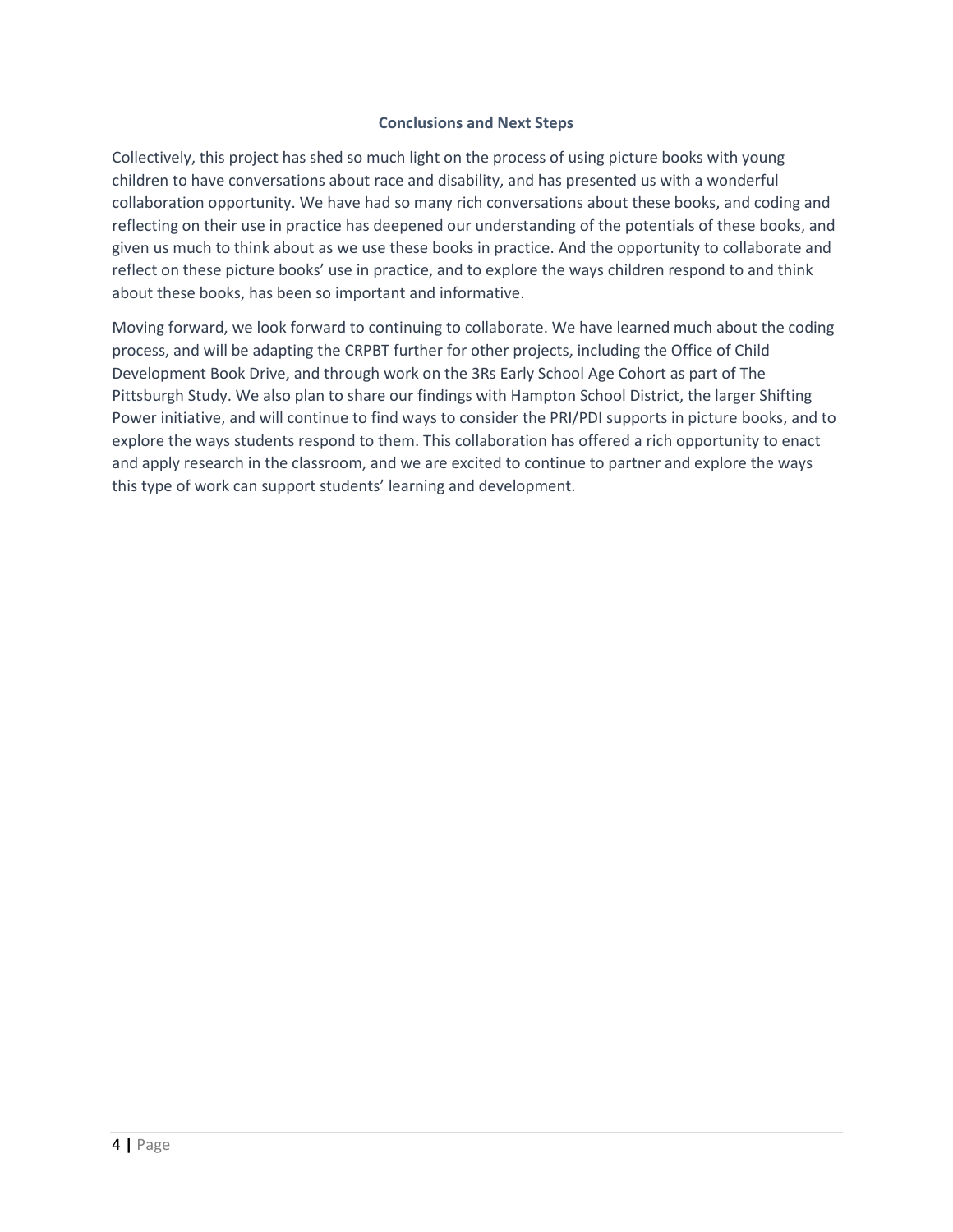#### **References**

Ali, A. E. (2020). *Our Favorite Day of the Year.* Salaam Reads / Simon & Schuster Books for Young Readers.

Annamma, S. A., Connor, D., & Ferri, B. (2013). Dis/ability critical race studies (DisCrit): Theorizing at the intersections of race and dis/ability. *Race Ethnicity and Education, 16*(1), 1-31.

Aziz, S. (2021). *Halal Hot Dogs.* Little Bee Books.

Beaty, A. (2016). *Ada Twist, Scientist.* Abrams.

Beaty, A. (2019). *Sofia Valdez, Future Prez.* Abrams.

Bishop, R.S. (1990). Mirrors, windows, and sliding glass doors. *Perspectives, 6*(3), ix–xi

Bogan, C. (2017). *Where's Rodney?* Yosemite Conservancy.

Briggs, J.O, Spear, C.F. (2020). *Caplan Children's Book Coding Tool*. Adapted from the NYU Culturally Responsive Scorecard.

Bryan-Gooden, J., Hester, M., & Peoples, L. Q. (2019). *Culturally Responsive Curriculum Scorecard*. New York: Metropolitan Center for Research on Equity and the Transformation of Schools, New York University.

Cherry, M. & Harrison, S. (2020). *Hair Love.* Kokila/an imprint of Penguin Randomhouse.

Choi, Y. (2001). *The Name Jar.* Knopf.

Clinton, C. (2017). *She Persisted.* Philomel Books.

Clinton, C. (2018). *She Persisted Around the World.* Philomel Books.

Clinton, C. (2020). *She Persisted in Sports.* Philomel Books.

Crenshaw, K. (1989). Demarginalizing the intersection of race and sex: A black feminist critique of antidiscrimination doctrine, feminist theory and antiracist politics. *University of Chicago Legal Forum*, 139.

Cooperative Children's Book Center (2019). Data on books by and about Black, Indigenous and People of Color published for children and teens compiled by the Cooperative Children's Book Center, School of Education, University of Wisconsin-Madison. Retrieved at: [https://ccbc.education.wisc.edu/literature](https://ccbc.education.wisc.edu/literature-resources/ccbc-diversity-statistics/books-by-and-or-about-poc-2018/)[resources/ccbc-diversity-statistics/books-by-and-or-about-poc-2018/](https://ccbc.education.wisc.edu/literature-resources/ccbc-diversity-statistics/books-by-and-or-about-poc-2018/)

Derman-Sparks, L., Edwards, J. O., & Goins, C. M. (2020). Anti-bias education for young children and ourselves, Second Edition. National Association for the Education of Young Children.

El-Amin, A., Seider, S., Graves, D., Tamerat, J., Clark, S., Soutter, M., Johannsen, J., & Malhotra, S. (2017). Critical consciousness: A key to student achievement. *Phi Delta Kappan*, *98*(5), 18-23.

Escayg, K. A., Berman, R., & Royer, N. (2017). Canadian children and race: Toward an antiracism analysis. *Journal of Childhood Studies*, *42*(2), 10.

Finison, C. (2021). *Don't Hug Doug.* G.P.Putnam's Sons Books for Young Readers.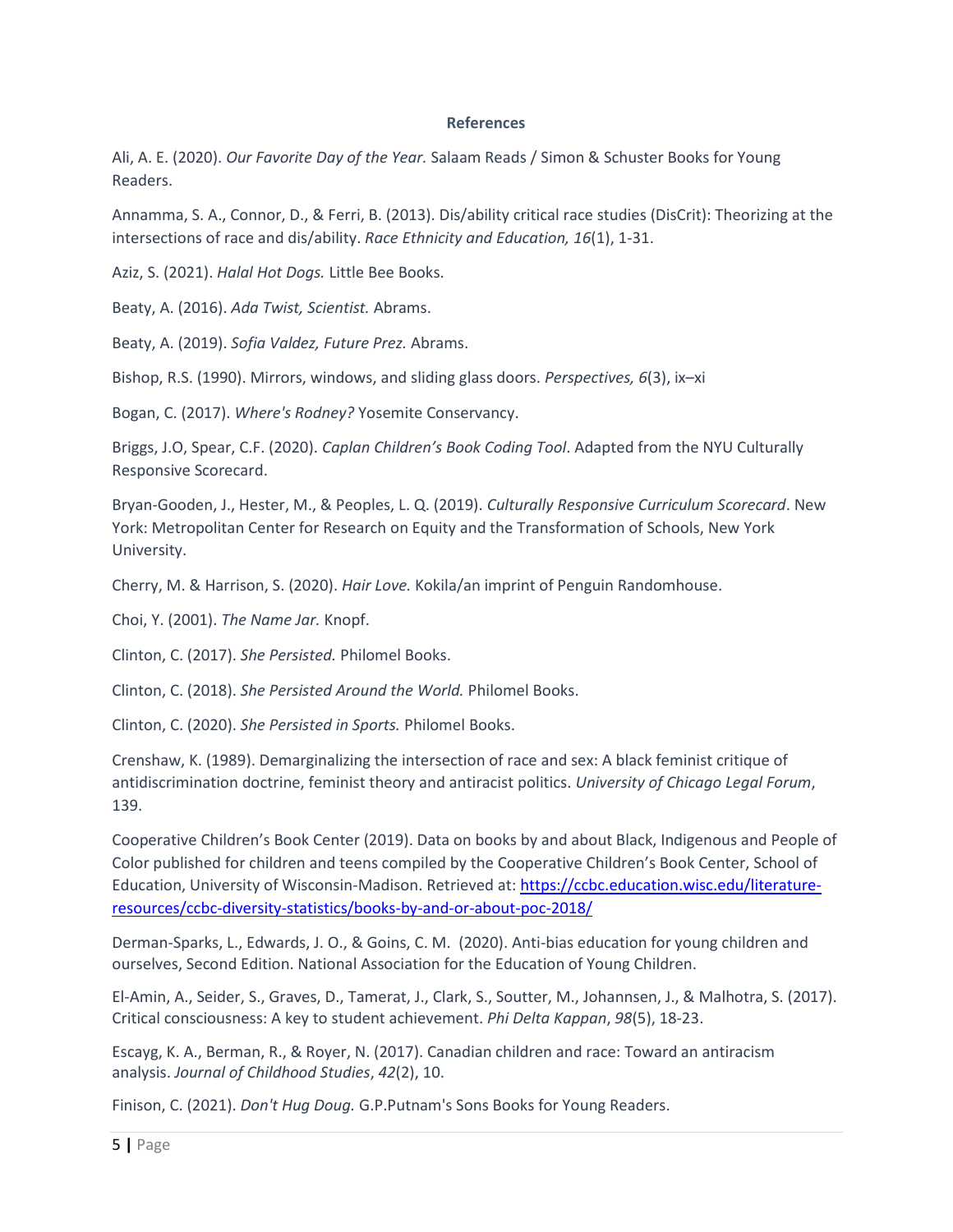Forber-Pratt, A. J., Lyew, D. A., Mueller, C., & Samples, L. B. (2017). Disability identity development: A systematic review of the literature. *Rehabilitation Psychology, 62*(2), 198.

Ho, J. (2021). *Eyes that Kiss in the Corner.* Harper.

Husband, T. (2012). "I don't see color": Challenging assumptions about discussing race with young children. *Early Childhood Education Journal, 39*, 365-371

Katz, K. (2005). *The Colors of Us.* Intermón .

Littlewood, K. (2014). *Immi's Gift.* Peachtree Publishing Company.

Malia, J. (2020). *I Am Sticky.* Albert Whitman & Company

Messinger, C., Katz, S., & Fadden, D. K. (2020). *When the Shadbush Blooms.* Lee and Low Books, Inc.

Mora, O. (2018). *Thank You Omu!* Little, Brown and Company.

Morgan, P. L., Farkas, G., Hillemeier, M. M., Mattison, R., Maczuga, S., Li, H., & Cook, M. (2015). Minorities Are Disproportionately Underrepresented in Special Education: Longitudinal Evidence Across Five Disability Conditions. *Educational Researcher*, *44*(5), 278 – 292. <https://doi.org/10.3102/0013189X15591157>

Oz, S. (2020). *I Am Whole: A multi-racial children's book celebrating diversity, language, race and culture.* Shola Oz Publishing.

Palacio, R. J. (2017). *We're all wonders.* Puffin.

Reynolds, P. H. (2020). *Be You.* Scholastic.

Sotomayor, S. (2020). *Just Ask: Be Brave, Be Different, Be You.* Findaway World, LLC

Stehlik, T. (2020). *I Am Violet.* Second Story Press.

Thompkins-Bigelow, J. (2020). *Your Name is a Song.* Innovation

University of Pittsburgh School of Education Race and Early Childhood Collaborative (2016). *Positive Racial Identity Development in Early Education: Understanding PRIDE in Pittsburgh.* University of Pittsburgh: Pittsburgh, PA.

Verde, S. (2020). *I Am Human.* Abrams Books for Young Readers.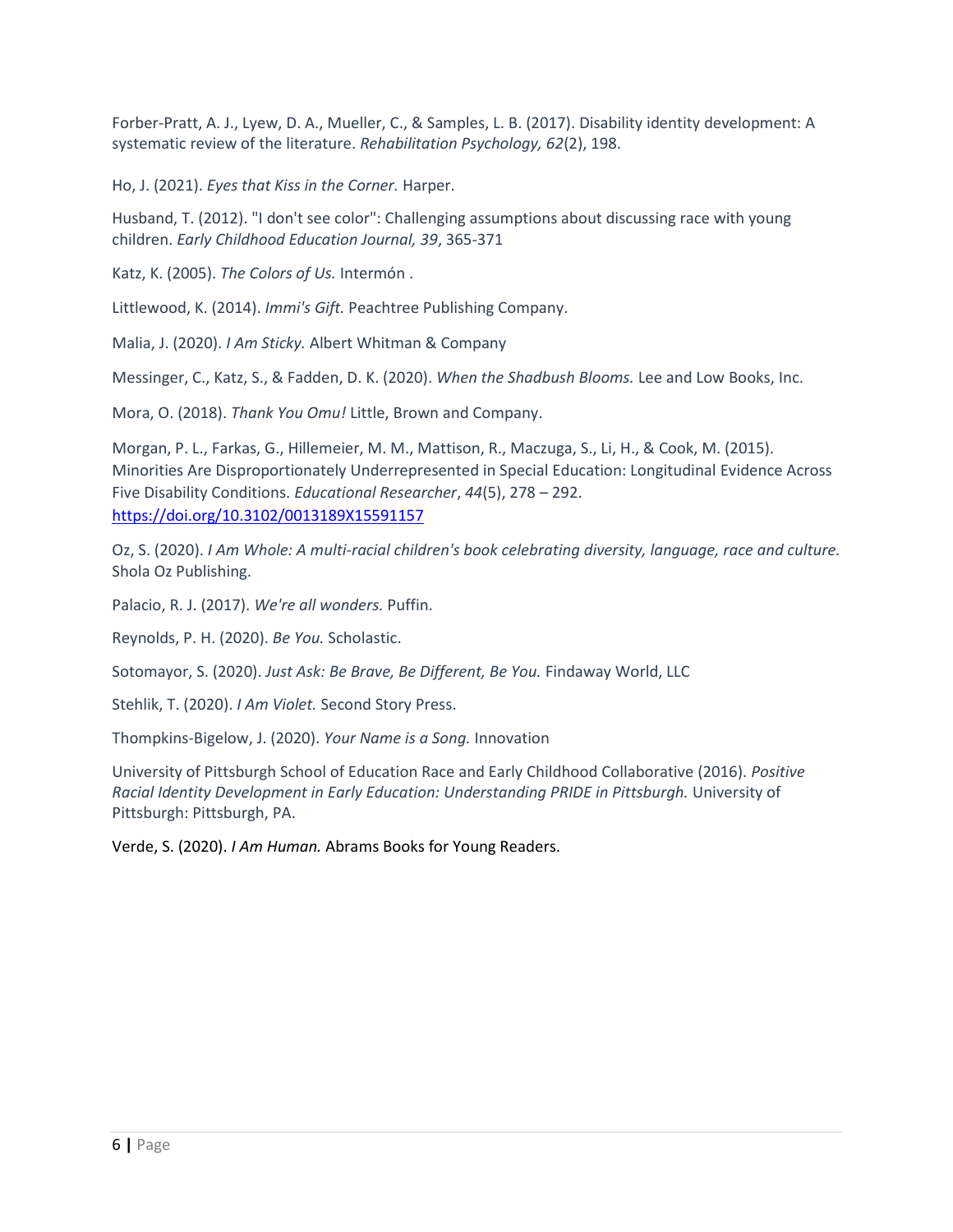### **Appendices**

## **Appendix A: Culturally Responsive Picture Book Tool (CRPBT)**

| <b>Book Title</b> |                                                      |                                 | <b>Coder Initials</b> |         |          |                      | <b>Date</b>    |              |
|-------------------|------------------------------------------------------|---------------------------------|-----------------------|---------|----------|----------------------|----------------|--------------|
|                   |                                                      |                                 |                       |         |          |                      |                |              |
| Item              |                                                      |                                 |                       |         | Coding   |                      |                |              |
| DIV#              | <b>Diversity</b>                                     |                                 |                       |         |          |                      |                |              |
|                   |                                                      |                                 | Girl/<br>Woman        | Boy/Man | LGBTQIA+ | Differently<br>Abled | Intersectional | <b>Total</b> |
|                   |                                                      | Middle Eastern<br>Asian/Pacific |                       |         |          |                      |                |              |
|                   | <b>Main Character</b>                                | Islander<br>Black/African       |                       |         |          |                      |                |              |
|                   | Analysis: Diversity of                               | Latinx                          |                       |         |          |                      |                |              |
| D <sub>1</sub>    | Main characters (any                                 | <b>Native American</b>          |                       |         |          |                      |                |              |
|                   | character in the story                               | White                           |                       |         |          |                      |                |              |
|                   | who is vital to the plot):                           | Racially<br>Ambiguous           |                       |         |          |                      |                |              |
|                   |                                                      | Multiracial                     |                       |         |          |                      |                |              |
|                   |                                                      | Differently Abled               |                       |         |          |                      |                |              |
|                   |                                                      | Animal                          |                       |         |          |                      |                |              |
|                   |                                                      | <b>Total</b>                    |                       |         |          |                      |                |              |
| D <sub>1</sub> a  | <b>Total Number of Main</b><br>Characters: (Enter #) |                                 |                       |         |          |                      |                |              |
| D1b               | Notes on Intersectional<br>Identities Represented    |                                 |                       |         |          |                      |                |              |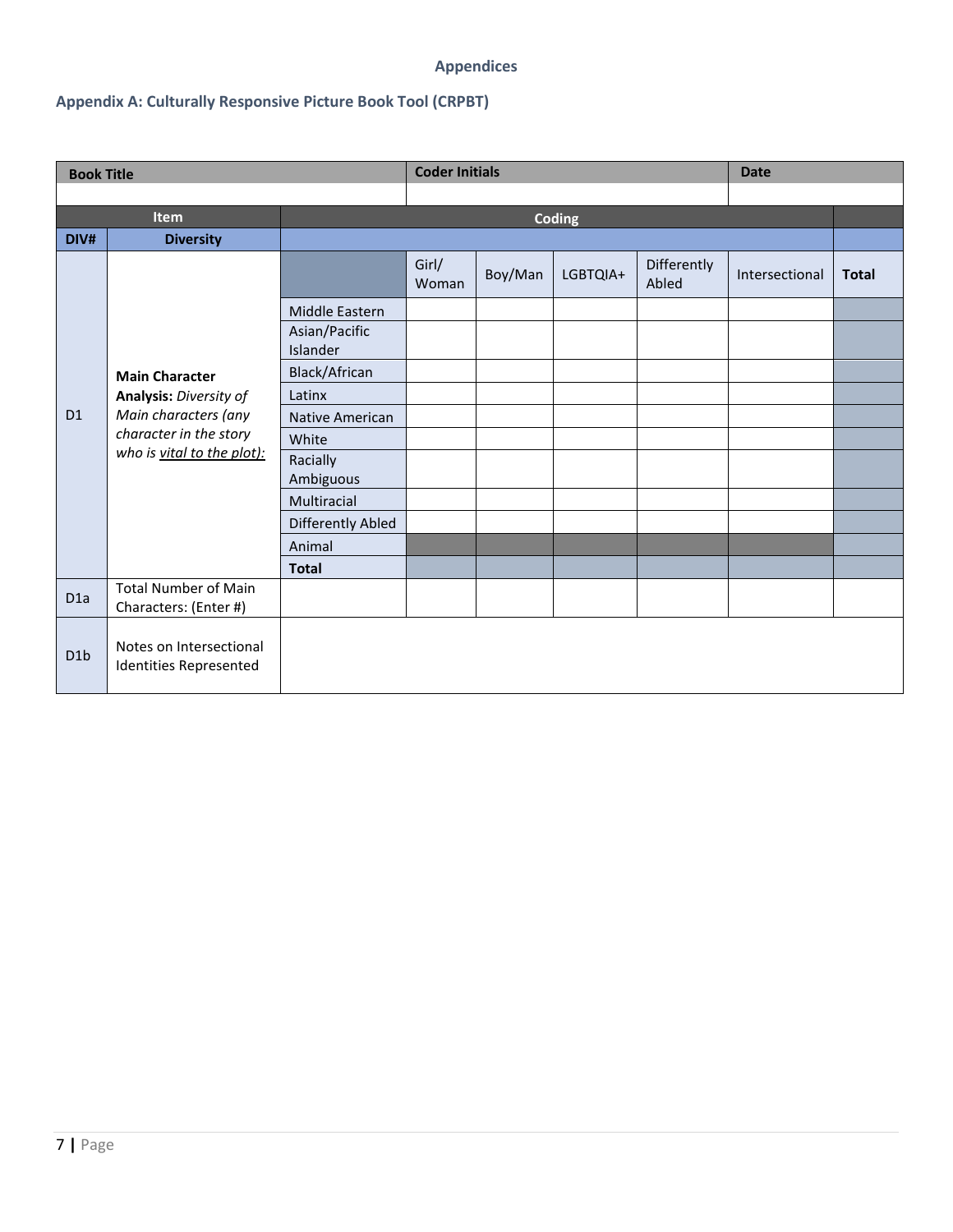|                  | Note: Only code Representation and Social Justice Scales for those identities represented in the book.<br>(e.g., if book only features characters of color, do not code the disability items on the representation scale)                                                                                                                                                                                                                                                                               |                               |              |                                           |                        |                                 |
|------------------|---------------------------------------------------------------------------------------------------------------------------------------------------------------------------------------------------------------------------------------------------------------------------------------------------------------------------------------------------------------------------------------------------------------------------------------------------------------------------------------------------------|-------------------------------|--------------|-------------------------------------------|------------------------|---------------------------------|
| REP#             | Representation                                                                                                                                                                                                                                                                                                                                                                                                                                                                                          | <b>Excellent</b><br>$+2$      | Good<br>$+1$ | AVG/<br><b>Acceptable</b><br>$\mathbf{0}$ | <b>Unclear</b><br>$-1$ | <b>Does Not</b><br>Have<br>$-2$ |
| R1               | The book features visually diverse characters, and the characters from non-dominant populations do not<br>all look alike.                                                                                                                                                                                                                                                                                                                                                                               |                               |              |                                           |                        |                                 |
| R <sub>2</sub>   | There are references to different ethnic and cultural traditions, languages, religions, names, and clothing.                                                                                                                                                                                                                                                                                                                                                                                            |                               |              |                                           |                        |                                 |
| R <sub>3</sub>   | Diverse ethnicities and nationalities are portrayed - not all Asian families are Chinese, not all Latinx<br>families are Mexican, etc.                                                                                                                                                                                                                                                                                                                                                                  |                               |              |                                           |                        |                                 |
| R <sub>4</sub>   | Diverse family structures (i.e. single parents, adopted or foster children, same-sex parents, other relatives<br>living with the family, etc.) are represented.                                                                                                                                                                                                                                                                                                                                         |                               |              |                                           |                        |                                 |
| R <sub>5a</sub>  | Characters of color come from a wide range of socioeconomic backgrounds, in terms of family wealth,<br>educational attainment, income, housing status. If characters from non-dominant populations come from<br>lower socioeconomic backgrounds, the book moves beyond stereotypes                                                                                                                                                                                                                      |                               |              |                                           |                        |                                 |
| R <sub>5</sub> b | Characters with disabilities come from a wide range of socioeconomic backgrounds, in terms of family<br>wealth, educational attainment, income, housing status. If characters from non-dominant populations<br>come from lower socioeconomic backgrounds, the book moves beyond stereotypes                                                                                                                                                                                                             |                               |              |                                           |                        |                                 |
| R <sub>6</sub> a | Characters of color are main characters and not just sidekicks.                                                                                                                                                                                                                                                                                                                                                                                                                                         |                               |              |                                           |                        |                                 |
| R <sub>6</sub> b | Characters with disabilities are main characters and not just sidekicks.                                                                                                                                                                                                                                                                                                                                                                                                                                |                               |              |                                           |                        |                                 |
| R <sub>7</sub> a | The book treats characters' racial identity in affirming, complex, and humanizing ways, which can take<br>many forms, including (A) race is not central, and characters of color are in a variety of roles that could<br>also be filled by a white character $OR(B)$ if race is central to the storyline and/or a source of conflict, and<br>the book moves beyond stereotypes to show full complexity and humanity of characters of different races                                                    |                               |              |                                           |                        |                                 |
| R7b              | The book treats characters' disability identity in affirming, complex, and humanizing ways, which can take<br>many forms, including (A) disability is not central to the storyline. Characters with disabilities are in a<br>variety of roles that could also be filled by a character without a disability OR $(B)$ if disability is a source of<br>conflict or central to the storyline, the book moves beyond stereotypes to show full complexity and<br>humanity of characters of with disabilities |                               |              |                                           |                        |                                 |
| R <sub>8</sub>   | Social situations/problems that arise are not seen as problems with the individual character(s), but as a<br>part of a larger societal context.                                                                                                                                                                                                                                                                                                                                                         |                               |              |                                           |                        |                                 |
| R <sub>9</sub>   | Characters from non-dominant populations are not represented stereotypically, or presented as foreign or<br>exotic.                                                                                                                                                                                                                                                                                                                                                                                     |                               |              |                                           |                        |                                 |
| R <sub>10</sub>  | Problems faced by characters with non-dominant identies are not resolved through the benevolent<br>intervention of a character from the dominant group (e.g., a white person, a male, a person without a<br>disability).                                                                                                                                                                                                                                                                                |                               |              |                                           |                        |                                 |
| R11              | Diverse characters are rooted in their own cultures and are not ambiguous.                                                                                                                                                                                                                                                                                                                                                                                                                              |                               |              |                                           |                        |                                 |
| <b>Rtotal</b>    | <b>Total Number of Points per Rep Coding Category</b>                                                                                                                                                                                                                                                                                                                                                                                                                                                   | $X (x2) =$<br><b>TOTAL: X</b> | $X(x1) =$    | $X(x0) = 0$                               | $X(x-1) =$             | $X(x-2) =$                      |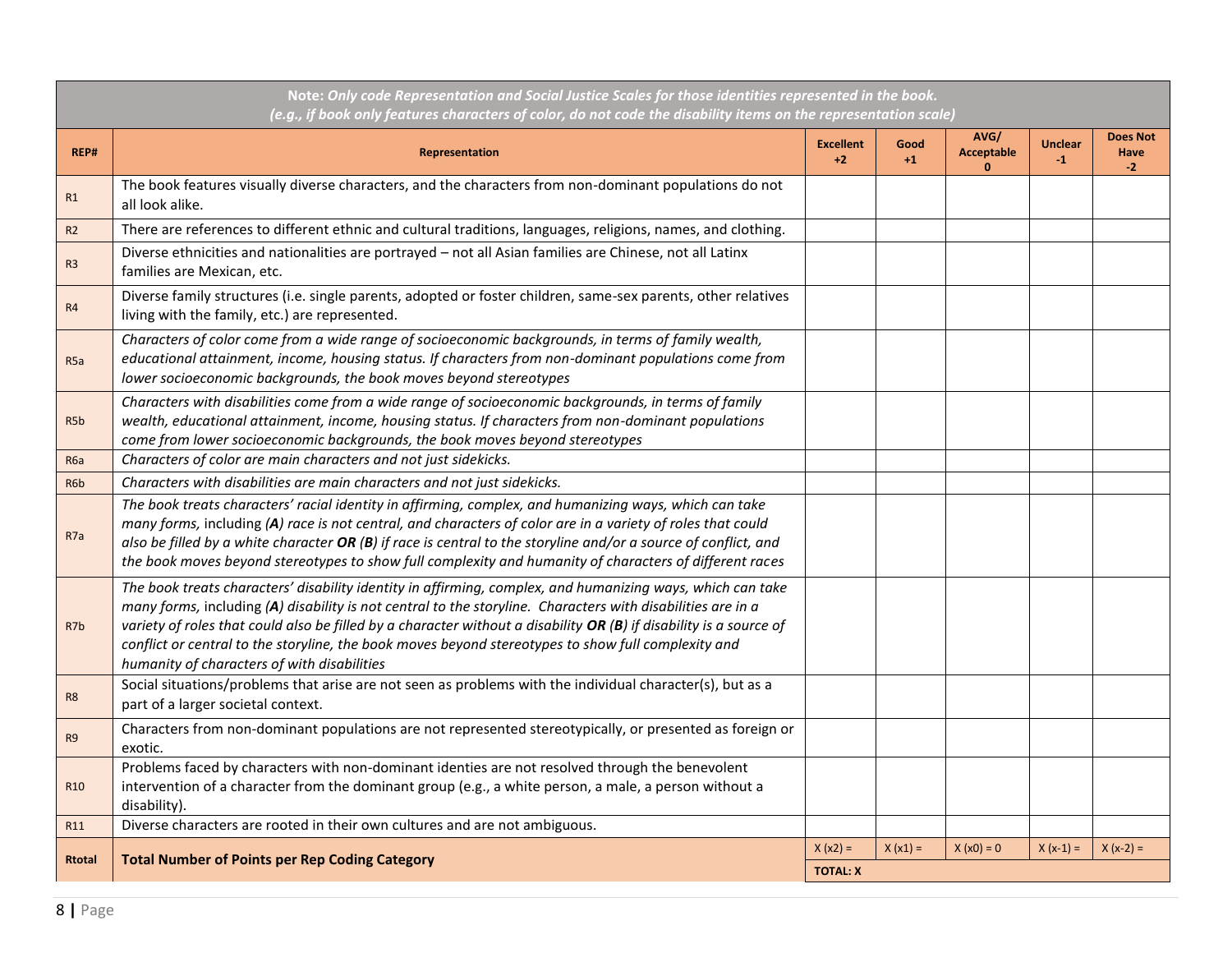| SI#    | <b>Social Justice Orientation</b>                                                                                                                                         | <b>Excellen</b><br>$+2$ | Good<br>$+1$ | AVG/<br>Acceptable | <b>Unclear</b><br>$-1$ | <b>Does</b><br><b>Not</b><br>Have<br>$-2$ |
|--------|---------------------------------------------------------------------------------------------------------------------------------------------------------------------------|-------------------------|--------------|--------------------|------------------------|-------------------------------------------|
| SJ1    | The book highlights non-dominant populations and their strengths and assets, so all<br>children/students can relate.                                                      |                         |              |                    |                        |                                           |
| SI2    | The story communicates a strengths-based perspective when representing non-dominant<br>populations by highlighting their strengths and knowledge rather than their flaws. |                         |              |                    |                        |                                           |
| SJ3    | The book does not communicate negativity or hostility toward people of marginalized<br>backgrounds through verbal or nonverbal insults, slights or snubs.                 |                         |              |                    |                        |                                           |
| SJ4    | The story challenges the status quo by presenting alternate points of view as equally important<br>& valid.                                                               |                         |              |                    |                        |                                           |
| SJ5    | The book recognizes the value, integrity, and knowledge of non-dominant populations.                                                                                      |                         |              |                    |                        |                                           |
| SJ6    | The book presents different points of view on the same event or experience, especially points<br>of view from marginalized people/communities.                            |                         |              |                    |                        |                                           |
| SJ7    | The book provides opportunities for children to connect the story to social or political concerns<br>that may affect their lives.                                         |                         |              |                    |                        |                                           |
| S18    | The book encourages students to take actions that combat inequity or promote equity within<br>the school or local community.                                              |                         |              |                    |                        |                                           |
| SJtota | Total Number of Points per SJ Coding Category                                                                                                                             | $X(x2) =$               | $X(x1) =$    | $X(x0) = 0$        | $X(x-1) =$<br>$\Omega$ | $X(x-2) =$                                |
|        |                                                                                                                                                                           |                         |              |                    |                        |                                           |

| INT#             | <b>Intersectional Perspectives</b>                                                                                                                                                                                  | <b>INTERSECTIONAL PERSPECTIVES NOTES</b> |
|------------------|---------------------------------------------------------------------------------------------------------------------------------------------------------------------------------------------------------------------|------------------------------------------|
| INT <sub>1</sub> | If book represents characters with intersecting non-dominant identities, what do we notice?<br>Are they treated in additive, unique ways? Are both identities treated with same<br>Representation and SJO approach? |                                          |